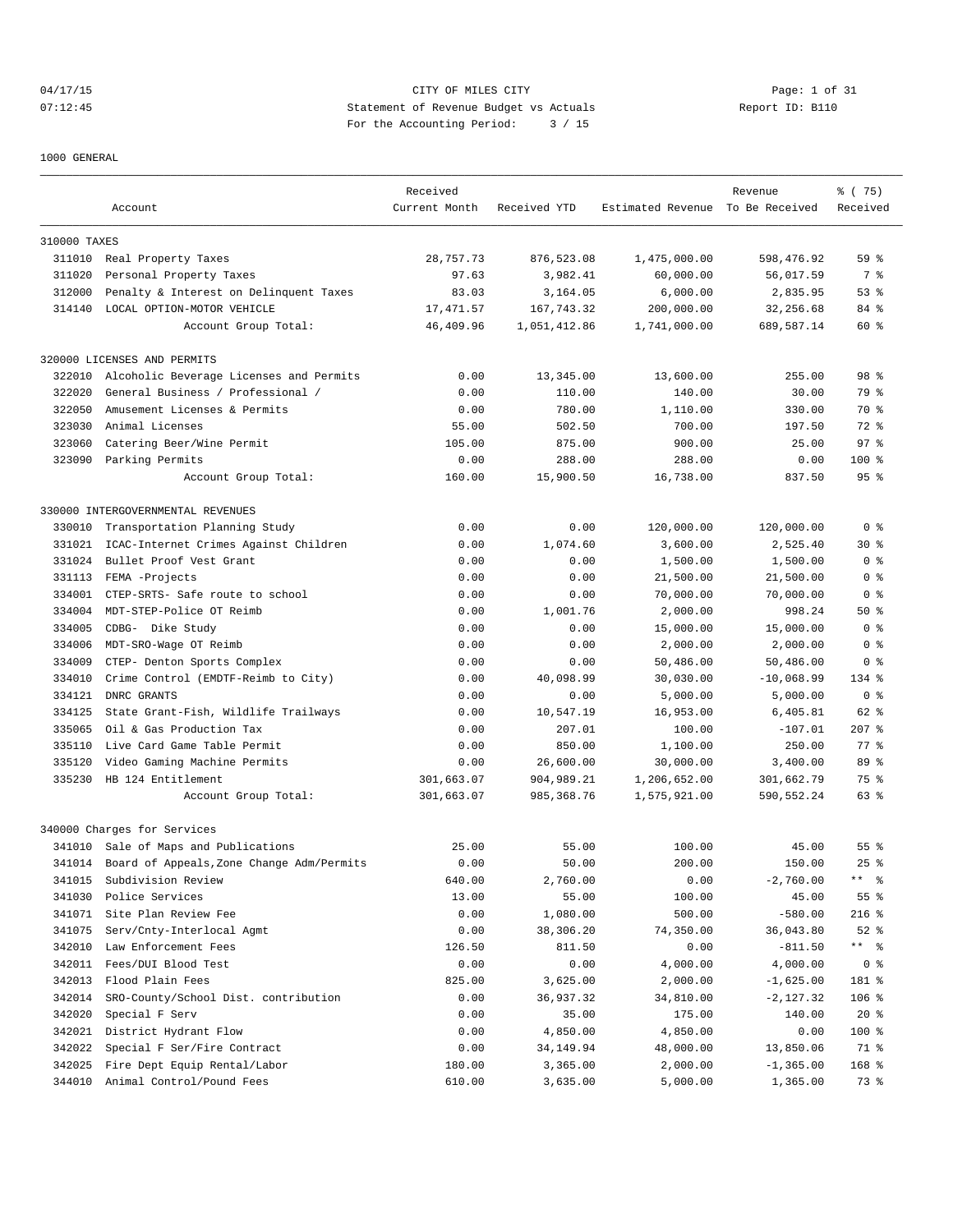## 04/17/15 Page: 2 of 31 07:12:45 Statement of Revenue Budget vs Actuals Report ID: B110 For the Accounting Period: 3 / 15

## 1000 GENERAL

|        |                                     | Received      |              |                   | Revenue        | 8 (75)          |
|--------|-------------------------------------|---------------|--------------|-------------------|----------------|-----------------|
|        | Account                             | Current Month | Received YTD | Estimated Revenue | To Be Received | Received        |
| 346020 | Park Fees                           | 120.00        | 819.50       | 1,500.00          | 680.50         | 55 <sup>8</sup> |
| 346030 | Swimming Pool Fees                  | 0.00          | 7,727.49     | 10,000.00         | 2,272.51       | 77.8            |
|        | Account Group Total:                | 2,539.50      | 138,261.95   | 187,585.00        | 49, 323.05     | 74 %            |
|        | 350000 FINES AND FORFEITURES        |               |              |                   |                |                 |
| 351030 | Fines/Surcharges/etc                | 37,054.01     | 149,484.66   | 180,000.00        | 30,515.34      | 83%             |
| 351031 | Adm Fees (Court)                    | 3,795.00      | 7,975.00     | 25,000.00         | 17,025.00      | 328             |
| 351035 | Animal Control Court Revenue        | 890.00        | 4,715.00     | 7,500.00          | 2,785.00       | 63 %            |
| 351036 | Restitution Collection Fees         | 0.00          | 58.60        | 0.00              | $-58.60$       | $***$ %         |
|        | Account Group Total:                | 41,739.01     | 162, 233, 26 | 212,500.00        | 50,266.74      | 76 %            |
|        | 360000 MISCELLANEOUS REVENUE        |               |              |                   |                |                 |
| 361005 | MidRivers Franchise Fees            | 0.00          | 67,247.99    | 105,000.00        | 37,752.01      | 64 %            |
| 361010 | Land Rental                         | 100.00        | 28,154.90    | 32,000.00         | 3,845.10       | 88 %            |
| 361020 | Building Rentals                    | 1,349.99      | 12,149.91    | 16,100.00         | 3,950.09       | 75 %            |
| 362020 | MISC REVENUE                        | 160.03        | 5,008.00     | 4,000.00          | $-1,008.00$    | $125$ %         |
| 365000 | Contributions and Donations         | 0.00          | 100.00       | 5,000.00          | 4,900.00       | 2 <sup>8</sup>  |
| 365011 | MCPDTasers                          | 0.00          | 0.00         | 20,000.00         | 20,000.00      | 0 <sup>8</sup>  |
| 365013 | Shop With A Cop                     | 0.00          | 8,536.00     | 0.00              | $-8,536.00$    | $***$ %         |
| 366040 | Misc.-BHS                           | 0.00          | 0.00         | 800.00            | 800.00         | 0 <sup>8</sup>  |
| 366050 | Sale of Junk/Salvage-PD cars        | 0.00          | 0.00         | 1,000.00          | 1,000.00       | 0 <sup>8</sup>  |
|        | Account Group Total:                | 1,610.02      | 121,196.80   | 183,900.00        | 62,703.20      | 66 %            |
|        | 370000 INVESTMENT EARNINGS          |               |              |                   |                |                 |
|        | 371010 Investment Earnings          | 169.02        | 1,402.14     | 1,600.00          | 197.86         | 88 %            |
|        | Account Group Total:                | 169.02        | 1,402.14     | 1,600.00          | 197.86         | 88 %            |
|        | 380000 OTHER FINANCING SOURCES      |               |              |                   |                |                 |
|        | 383000 Interfund Operating Transfer | 45,743.56     | 373,764.72   | 548,759.00        | 174,994.28     | 68 %            |
|        | Account Group Total:                | 45,743.56     | 373,764.72   | 548,759.00        | 174,994.28     | 68 %            |
|        | Fund Total:                         | 440,034.14    | 2,849,540.99 | 4,468,003.00      | 1,618,462.01   | 64 %            |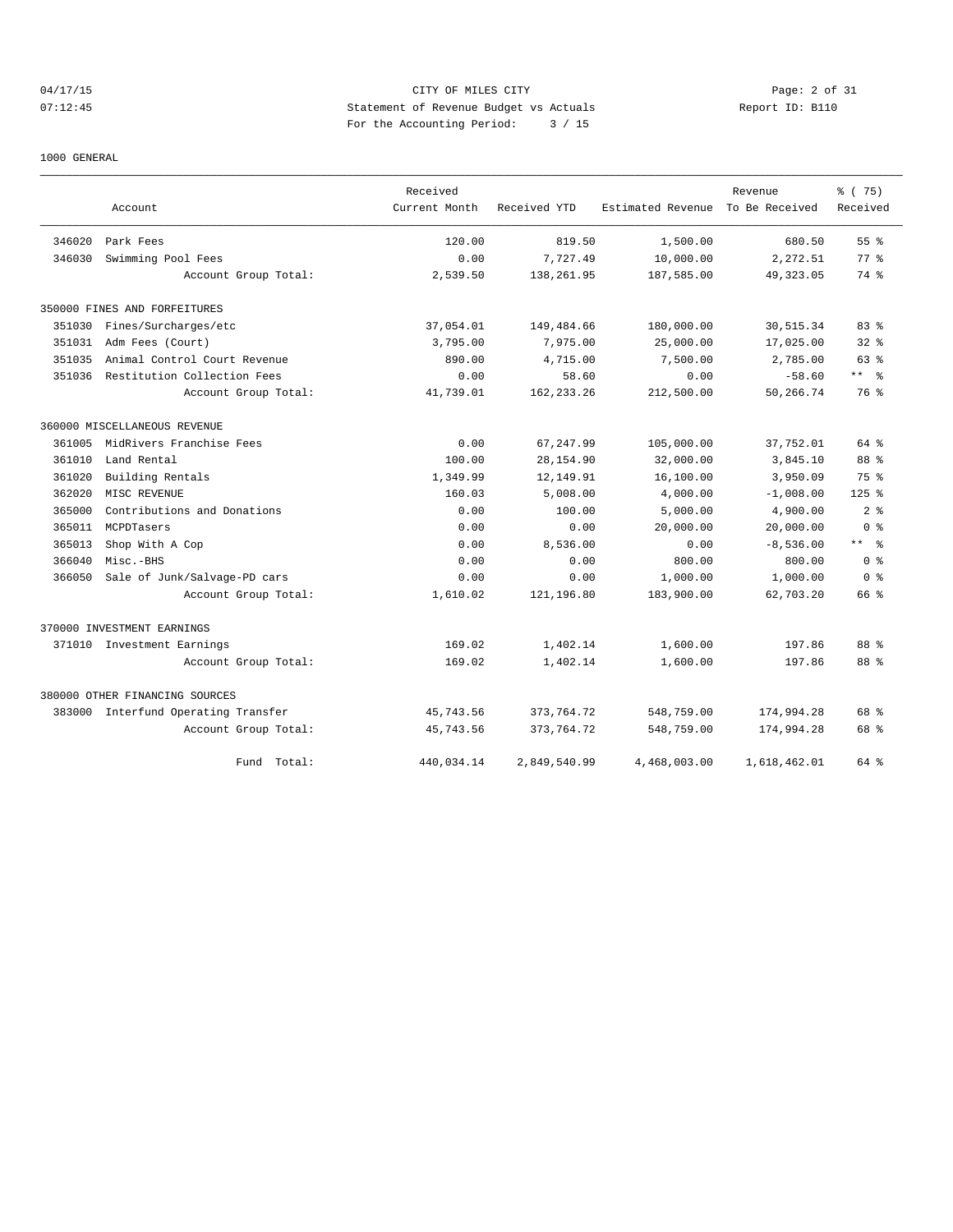# 04/17/15 Page: 3 of 31 07:12:45 Statement of Revenue Budget vs Actuals Report ID: B110 For the Accounting Period: 3 / 15

## 2220 LIBRARY

|        |                                   | Received      |              |                   | Revenue        | 8 (75)         |
|--------|-----------------------------------|---------------|--------------|-------------------|----------------|----------------|
|        | Account                           | Current Month | Received YTD | Estimated Revenue | To Be Received | Received       |
|        | 340000 Charges for Services       |               |              |                   |                |                |
| 341075 | Serv/Cnty-Interlocal Agmt         | 0.00          | 0.00         | 39,023.00         | 39,023.00      | 0 <sup>8</sup> |
| 346070 | Library Fees                      | 258.95        | 2,224.60     | 4,000.00          | 1,775.40       | 56%            |
| 346074 | Book Sales                        | 173.50        | 449.95       | 400.00            | $-49.95$       | $112*$         |
|        | Account Group Total:              | 432.45        | 2,674.55     | 43,423.00         | 40,748.45      | 6 %            |
|        | 360000 MISCELLANEOUS REVENUE      |               |              |                   |                |                |
| 365035 | Donation-Library Board of Trustee | 2,502.27      | 5,464.96     | 0.00              | $-5, 464.96$   | $***$ $ -$     |
|        | Account Group Total:              | 2,502.27      | 5,464.96     | 0.00              | $-5, 464.96$   | $***$ 8        |
|        | 380000 OTHER FINANCING SOURCES    |               |              |                   |                |                |
| 383000 | Interfund Operating Transfer      | 23,978.25     | 215,804.25   | 287,739.00        | 71,934.75      | 75 %           |
|        | Account Group Total:              | 23,978.25     | 215,804.25   | 287,739.00        | 71,934.75      | 75 %           |
|        | Fund Total:                       | 26,912.97     | 223, 943. 76 | 331,162.00        | 107,218.24     | 68 %           |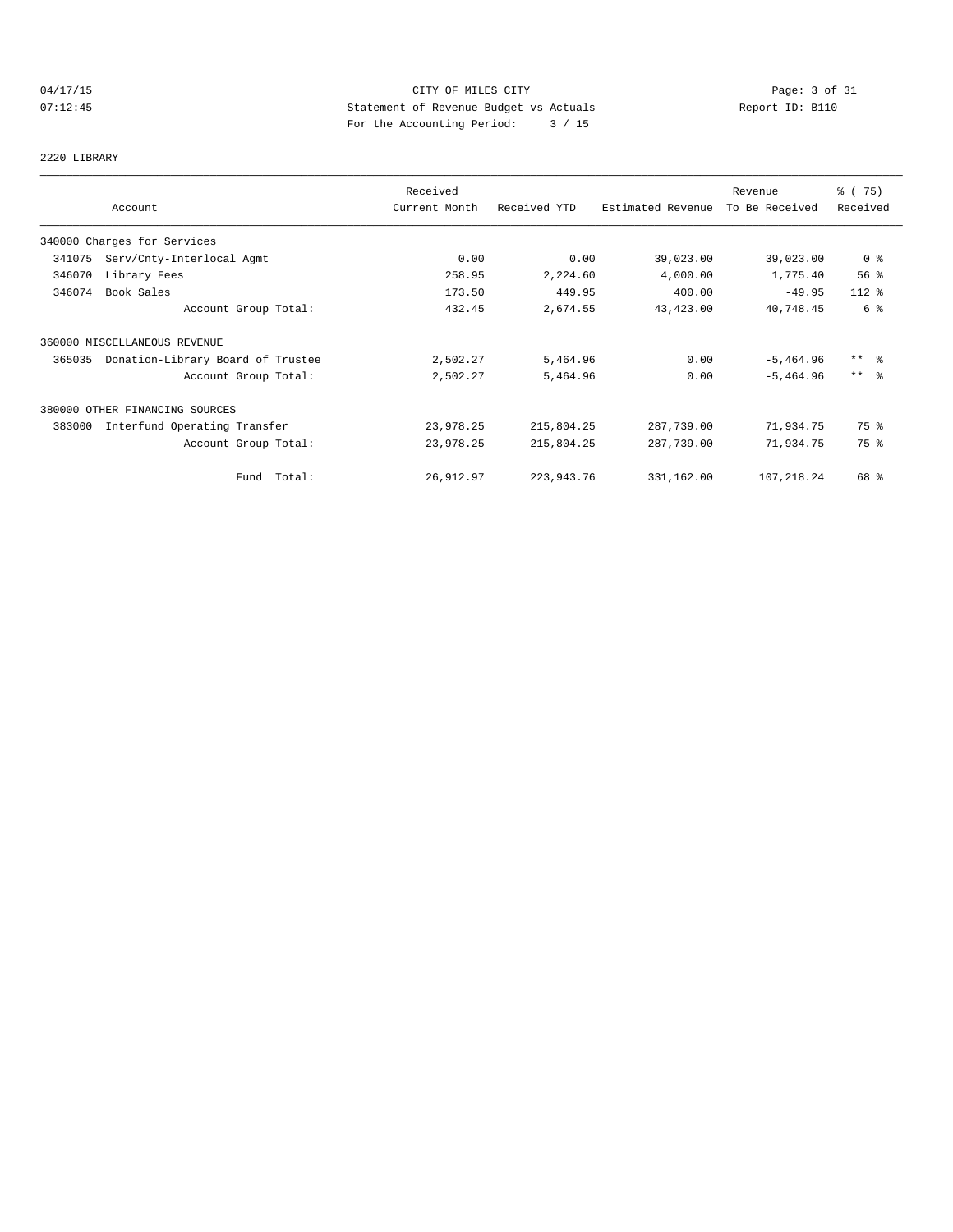# 04/17/15 CITY OF MILES CITY Page: 4 of 31 07:12:45 Statement of Revenue Budget vs Actuals Report ID: B110 For the Accounting Period: 3 / 15

## 2260 EMERGENCY DISASTER

|              | Account                                | Received<br>Current Month | Received YTD | Estimated Revenue To Be Received | Revenue  | 8 (75)<br>Received  |
|--------------|----------------------------------------|---------------------------|--------------|----------------------------------|----------|---------------------|
| 310000 TAXES |                                        |                           |              |                                  |          |                     |
| 311010       | Real Property Taxes                    | 0.00                      | 0.43         | 0.00                             | $-0.43$  | $***$ $\frac{6}{2}$ |
| 312000       | Penalty & Interest on Delinquent Taxes | 0.79                      | 30.13        | 0.00                             | $-30.13$ | $***$ 8             |
|              | Account Group Total:                   | 0.79                      | 30.56        | 0.00                             | $-30.56$ | $***$ $\frac{6}{6}$ |
|              | Fund Total:                            | 0.79                      | 30.56        | 0.00                             | $-30.56$ | $***$ 2             |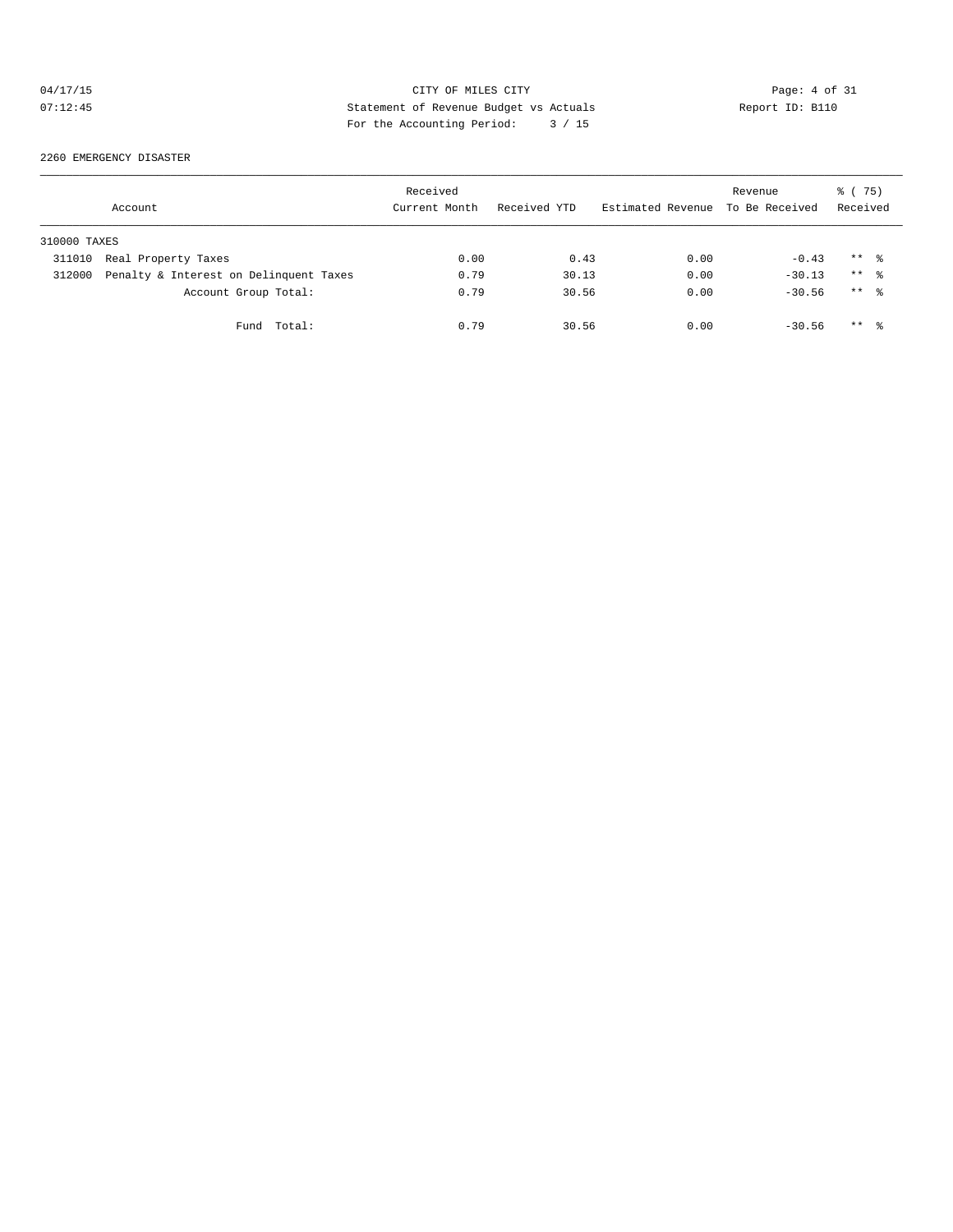# 04/17/15 CITY OF MILES CITY Page: 5 of 31 07:12:45 Statement of Revenue Budget vs Actuals Report ID: B110 For the Accounting Period: 3 / 15

## 2270 Health

|                                        | Received      |              |                   | Revenue        | % (75)   |
|----------------------------------------|---------------|--------------|-------------------|----------------|----------|
| Account                                | Current Month | Received YTD | Estimated Revenue | To Be Received | Received |
| 340000 Charges for Services            |               |              |                   |                |          |
| 344030<br>Health Inspection Fees       | 443.50        | 23,449.00    | 15,000.00         | $-8,449.00$    | $156$ %  |
| Account Group Total:                   | 443.50        | 23,449.00    | 15,000.00         | $-8,449.00$    | $156$ %  |
| 360000 MISCELLANEOUS REVENUE           |               |              |                   |                |          |
| 362020<br>MISC REVENUE                 | 0.00          | 127.68       | 0.00              | $-127.68$      | $***$ %  |
| Account Group Total:                   | 0.00          | 127.68       | 0.00              | $-127.68$      | $***$ %  |
| 380000 OTHER FINANCING SOURCES         |               |              |                   |                |          |
| 383000<br>Interfund Operating Transfer | 0.00          | 30,000.00    | 30,000.00         | 0.00           | $100*$   |
| Account Group Total:                   | 0.00          | 30,000.00    | 30,000.00         | 0.00           | $100*$   |
| Total:<br>Fund                         | 443.50        | 53,576.68    | 45,000.00         | $-8,576.68$    | 119 %    |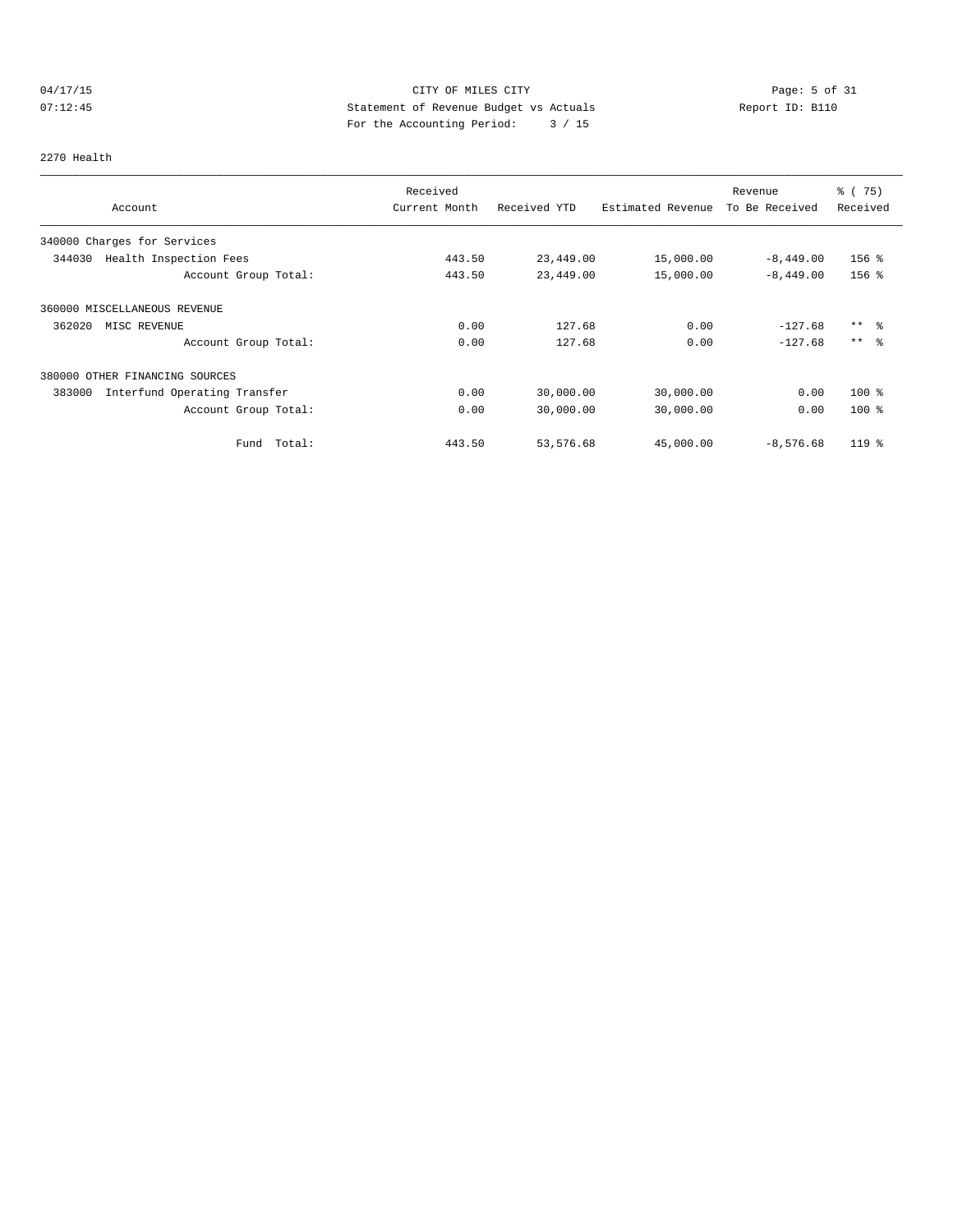## 04/17/15 CITY OF MILES CITY Page: 6 of 31 07:12:45 Statement of Revenue Budget vs Actuals Report ID: B110 For the Accounting Period: 3 / 15

2350 Local Government/Study Commission

| Account                       | Received<br>Current Month | Received YTD | Estimated Revenue | Revenue<br>To Be Received | 8 (75)<br>Received |
|-------------------------------|---------------------------|--------------|-------------------|---------------------------|--------------------|
| 310000 TAXES                  |                           |              |                   |                           |                    |
| Real Property Taxes<br>311010 | 137.86                    | 4,049.48     | 14,142.00         | 10,092.52                 | $29$ %             |
| Account Group Total:          | 137.86                    | 4,049.48     | 14,142.00         | 10,092.52                 | $29*$              |
| Fund Total:                   | 137.86                    | 4,049.48     | 14,142.00         | 10,092.52                 | 298                |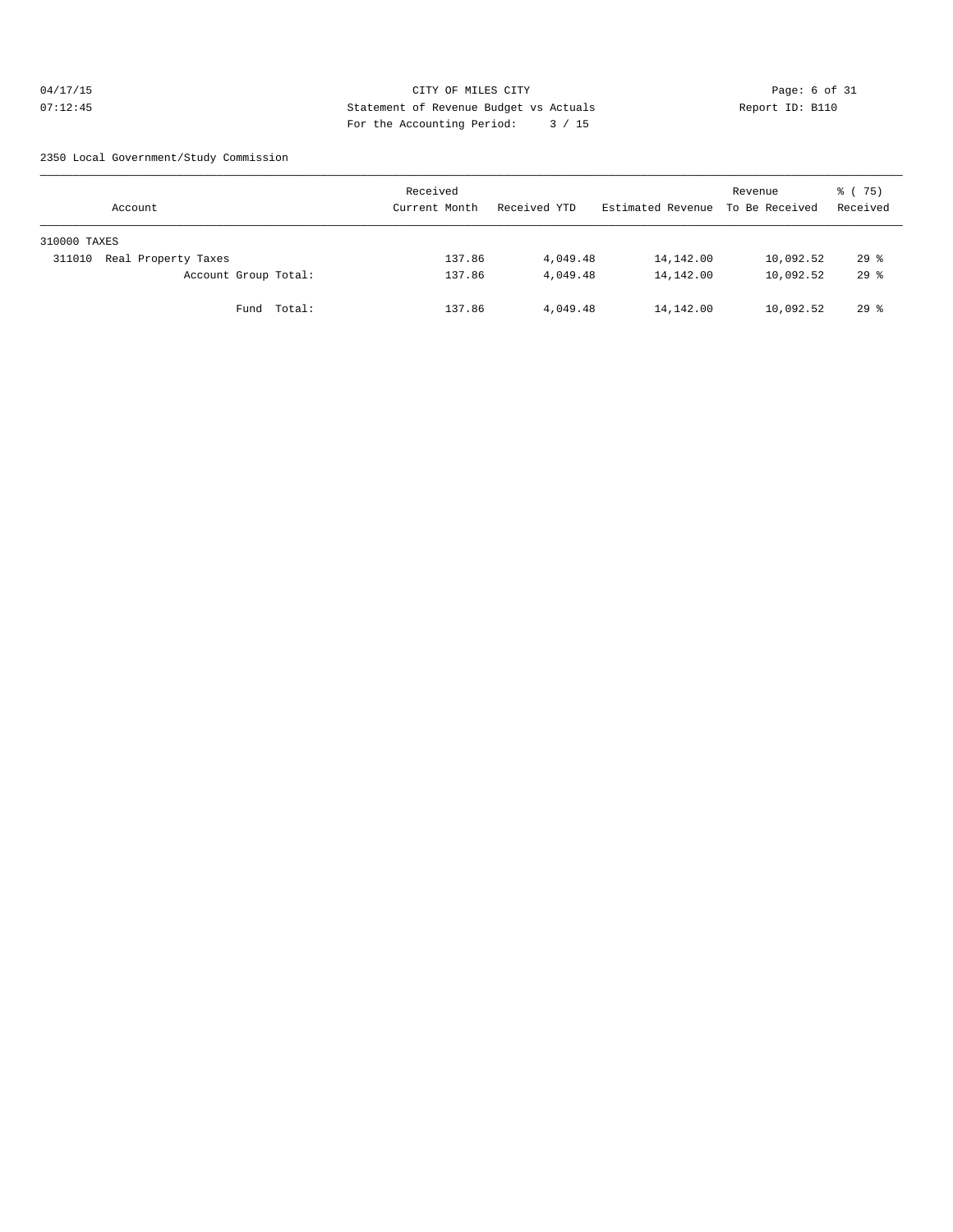## 04/17/15 CITY OF MILES CITY Page: 7 of 31 07:12:45 Statement of Revenue Budget vs Actuals Report ID: B110 For the Accounting Period: 3 / 15

2372 Permissive Medical Levy

|              | Account                                | Received<br>Current Month | Received YTD | Estimated Revenue | Revenue<br>To Be Received | 8 (75)<br>Received |
|--------------|----------------------------------------|---------------------------|--------------|-------------------|---------------------------|--------------------|
| 310000 TAXES |                                        |                           |              |                   |                           |                    |
| 311010       | Real Property Taxes                    | 3, 154. 25                | 95,796.92    | 162,064.00        | 66,267.08                 | 59 <sup>°</sup>    |
| 311020       | Personal Property Taxes                | 9.66                      | 394.32       | 0.00              | $-394.32$                 | $***$ %            |
| 312000       | Penalty & Interest on Delinquent Taxes | 2.77                      | 105.53       | 0.00              | $-105.53$                 | $***$ 8            |
|              | Account Group Total:                   | 3,166.68                  | 96,296.77    | 162,064.00        | 65,767.23                 | 59 <sup>8</sup>    |
|              | Fund Total:                            | 3,166.68                  | 96,296.77    | 162,064.00        | 65,767.23                 | 59 <sup>8</sup>    |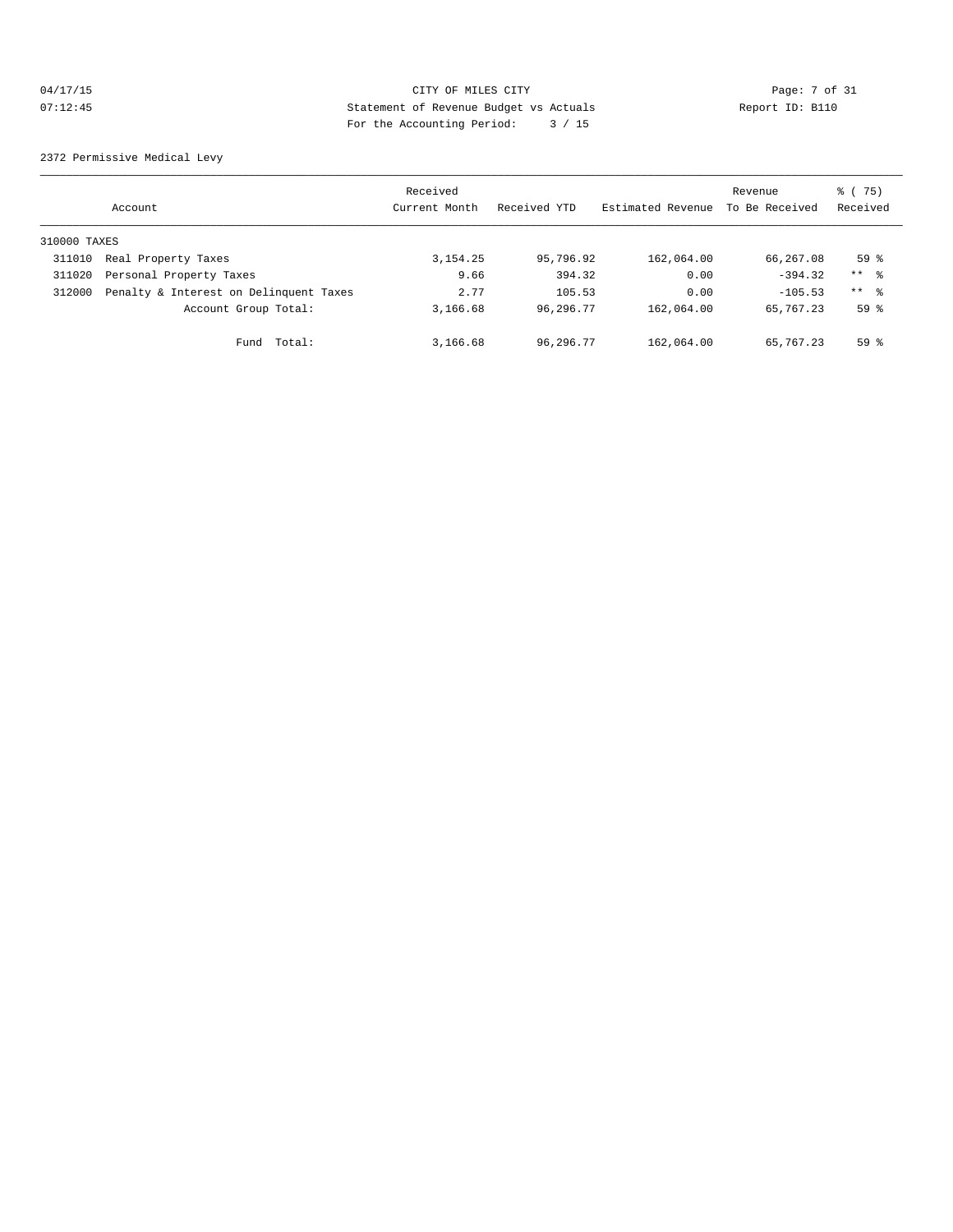## 04/17/15 CITY OF MILES CITY Page: 8 of 31<br>07:12:45 CITY Page: 8 of 31<br>07:12:45 CITY Page: 8 of 31<br>07:12:45 CITY Page: 10:12:45 07:12:45 Statement of Revenue Budget vs Actuals Report ID: B110 For the Accounting Period: 3 / 15

## 2394 BUILDING CODE ENFORCEMENT

| Account                              | Received<br>Current Month | Received YTD | Estimated Revenue | Revenue<br>To Be Received | 8 (75)<br>Received |
|--------------------------------------|---------------------------|--------------|-------------------|---------------------------|--------------------|
| 320000 LICENSES AND PERMITS          |                           |              |                   |                           |                    |
| Building & Related Permits<br>323010 | 3, 315. 15                | 34,440.36    | 75,000.00         | 40,559.64                 | $46*$              |
| Account Group Total:                 | 3, 315. 15                | 34,440.36    | 75,000.00         | 40,559.64                 | $46*$              |
| Fund Total:                          | 3, 315. 15                | 34,440.36    | 75,000.00         | 40,559.64                 | $46*$              |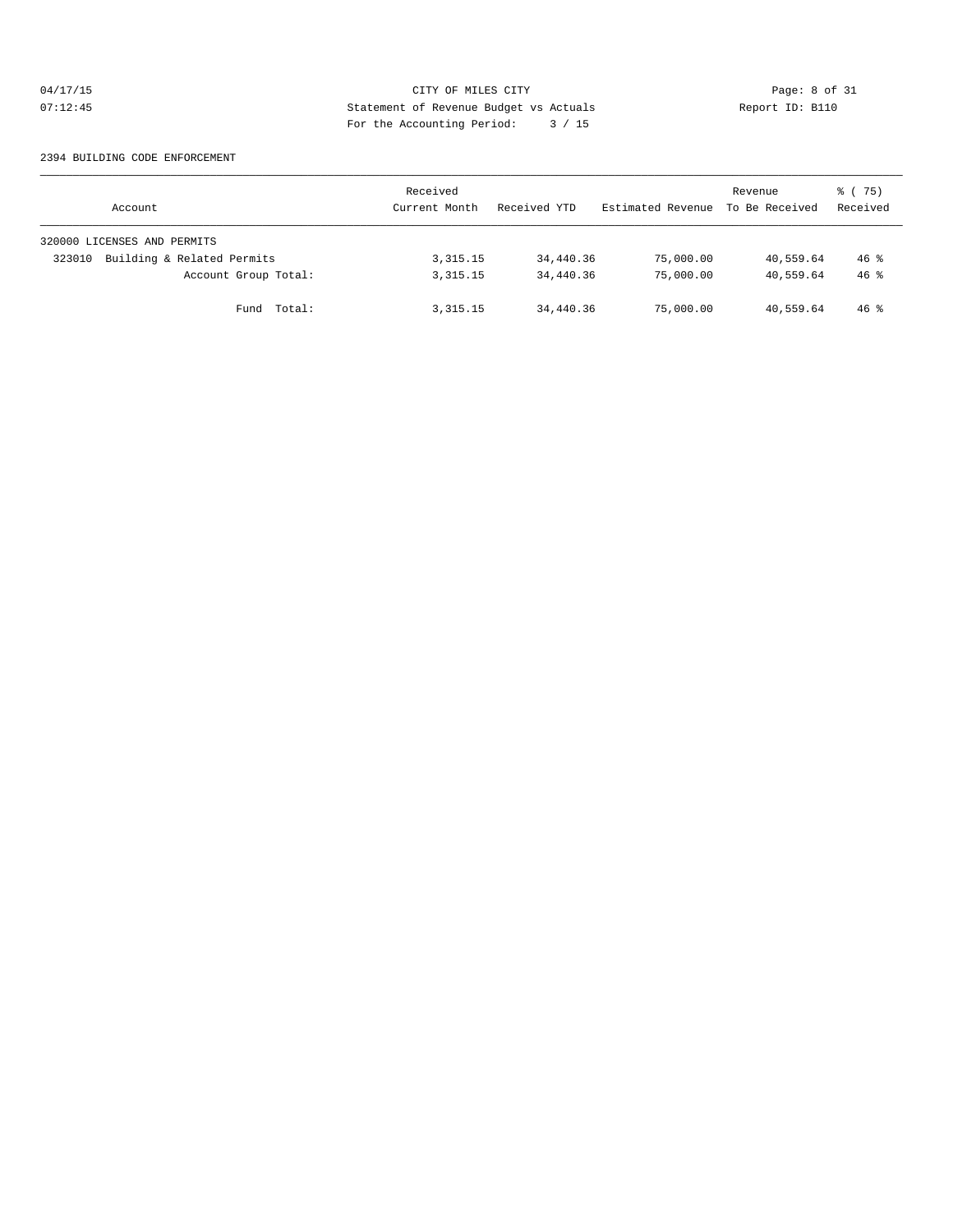## 04/17/15 CITY OF MILES CITY Page: 9 of 31<br>07:12:45 Statement of Revenue Budget vs Actuals Report ID: B110<br>Por the Accumular Device: 2016. 07:12:45 Statement of Revenue Budget vs Actuals Report ID: B110 For the Accounting Period: 3 / 15

2400 LTG M D#165-(Gen City)

|        |                                          | Received      |              |                   | Revenue        | % (75)   |
|--------|------------------------------------------|---------------|--------------|-------------------|----------------|----------|
|        | Account                                  | Current Month | Received YTD | Estimated Revenue | To Be Received | Received |
|        | 360000 MISCELLANEOUS REVENUE             |               |              |                   |                |          |
| 363010 | Maintenance Assessments                  | 4,505.74      | 108,018.76   | 161,468.00        | 53,449.24      | 67 %     |
| 363040 | Penalty & Interest on Deling Assessments | 18.38         | 536.16       | 500.00            | $-36.16$       | $107$ %  |
|        | Account Group Total:                     | 4,524.12      | 108,554.92   | 161,968.00        | 53, 413.08     | 67 %     |
|        | 370000 INVESTMENT EARNINGS               |               |              |                   |                |          |
| 371010 | Investment Earnings                      | 8.36          | 61.58        | 100.00            | 38.42          | 62 %     |
|        | Account Group Total:                     | 8.36          | 61.58        | 100.00            | 38.42          | 62 %     |
|        | Total:<br>Fund                           | 4,532.48      | 108,616.50   | 162,068.00        | 53,451.50      | 67 %     |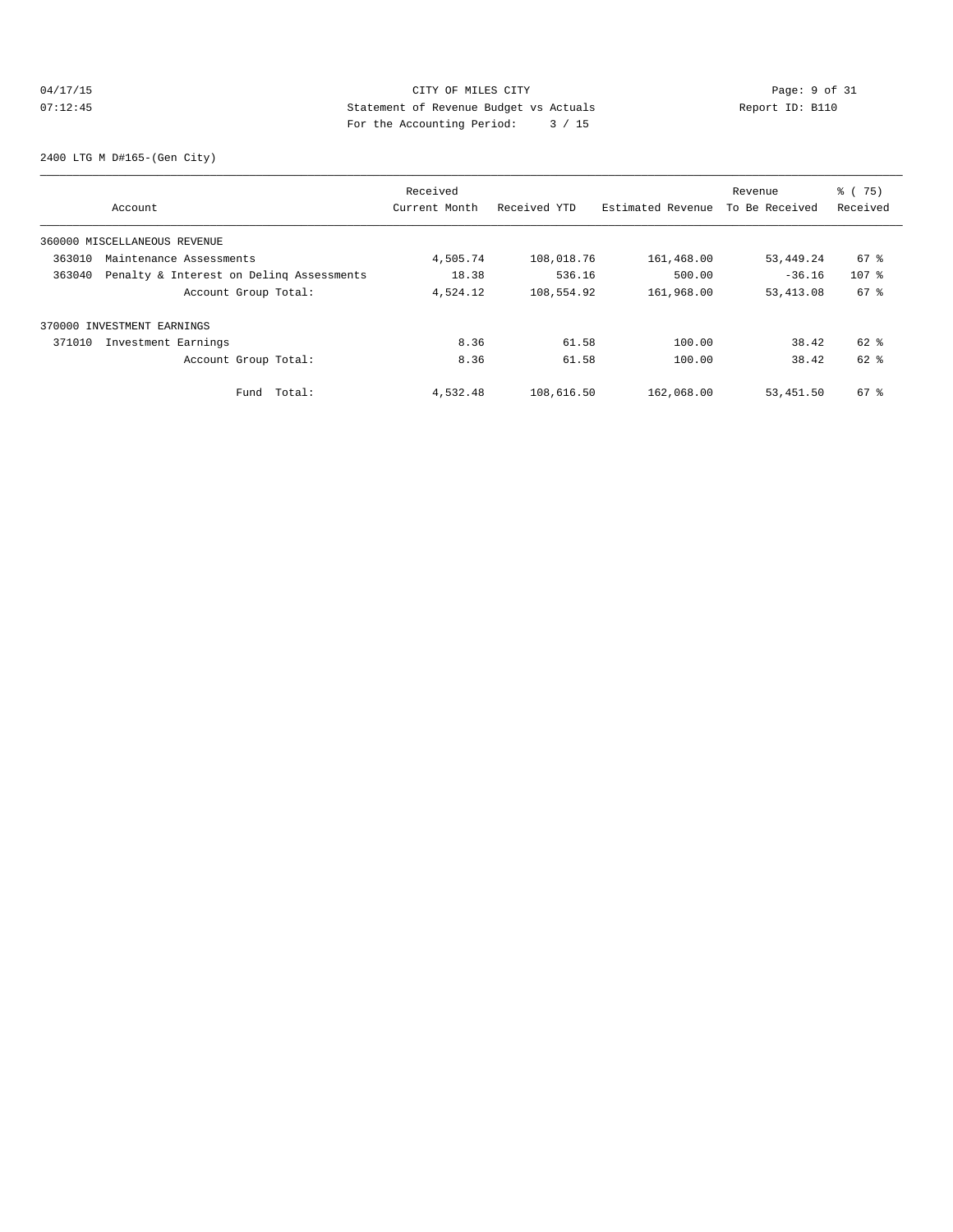# 04/17/15 CITY OF MILES CITY<br>
07:12:45 CITY Despect 10 of 31<br>
Statement of Revenue Budget vs Actuals<br>
Por the Aggounting Doriod: 2 / 15 07:12:45 Statement of Revenue Budget vs Actuals Report ID: B110 For the Accounting Period: 3 / 15

2420 LTG M D#167-(MilesAddn Etc)

|        |                                          | Received      |              | Revenue           |                | % (75)          |
|--------|------------------------------------------|---------------|--------------|-------------------|----------------|-----------------|
|        | Account                                  | Current Month | Received YTD | Estimated Revenue | To Be Received | Received        |
|        | 360000 MISCELLANEOUS REVENUE             |               |              |                   |                |                 |
| 363010 | Maintenance Assessments                  | 241.17        | 21,573.15    | 32,570.00         | 10,996.85      | 66 %            |
| 363040 | Penalty & Interest on Deling Assessments | 0.59          | 121.26       | 100.00            | $-21.26$       | $121$ %         |
|        | Account Group Total:                     | 241.76        | 21,694.41    | 32,670.00         | 10,975.59      | 66 %            |
|        | 370000 INVESTMENT EARNINGS               |               |              |                   |                |                 |
| 371010 | Investment Earnings                      | 1.83          | 11.33        | 0.00              | $-11.33$       | $***$ $\approx$ |
|        | Account Group Total:                     | 1.83          | 11.33        | 0.00              | $-11.33$       | $***$ $\approx$ |
|        | Total:<br>Fund                           | 243.59        | 21,705.74    | 32,670.00         | 10,964.26      | 66 %            |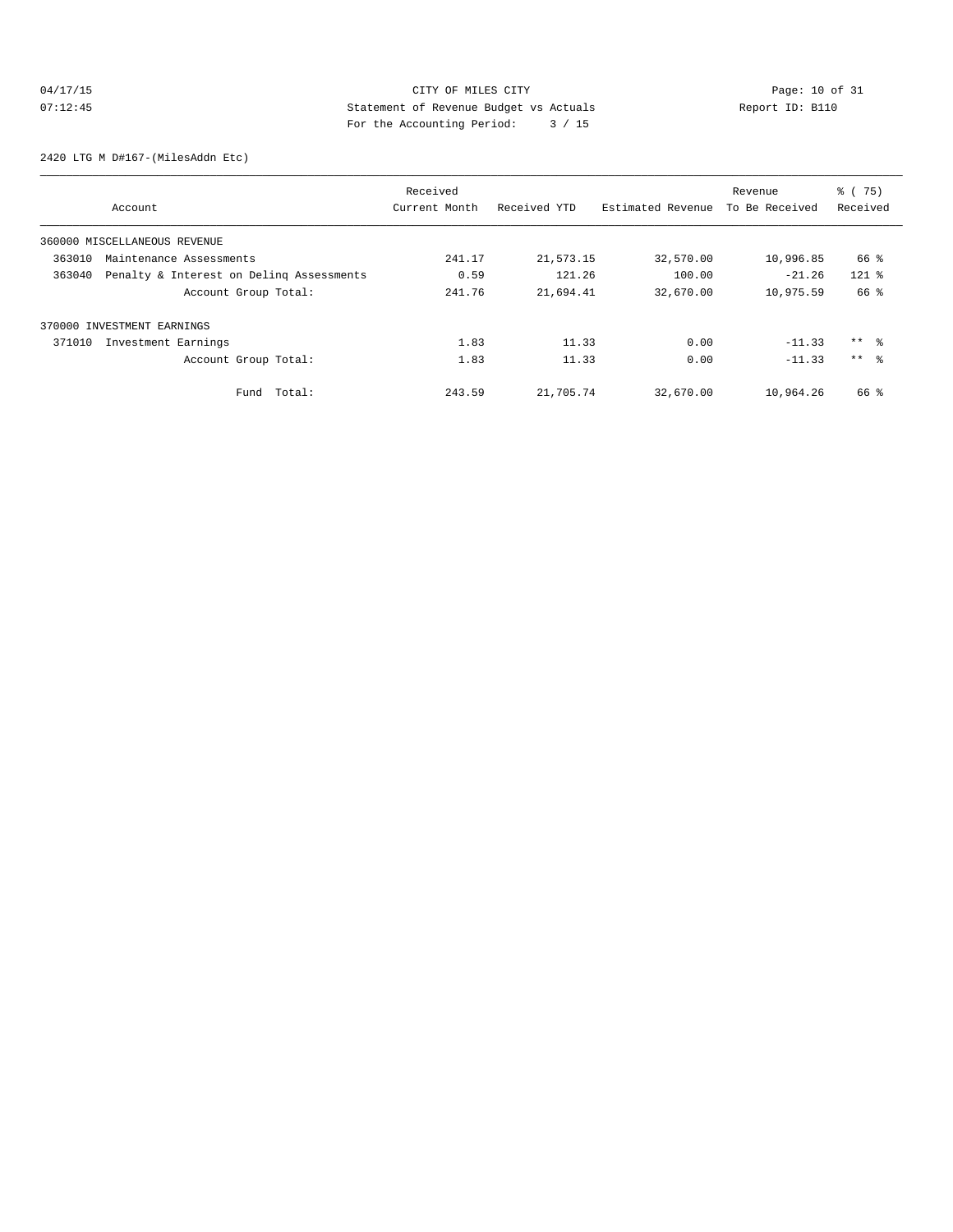# 04/17/15 Page: 11 of 31 07:12:45 Statement of Revenue Budget vs Actuals<br>
Report ID: B110 For the Accounting Period: 3 / 15

2430 LTG M D#171-(Balsam Est)

|        |                                          | Received      |              |                   | Revenue        | % (75)              |
|--------|------------------------------------------|---------------|--------------|-------------------|----------------|---------------------|
|        | Account                                  | Current Month | Received YTD | Estimated Revenue | To Be Received | Received            |
|        | 360000 MISCELLANEOUS REVENUE             |               |              |                   |                |                     |
| 363010 | Maintenance Assessments                  | 0.00          | 2,366.58     | 4,034.00          | 1,667.42       | 59 <sup>8</sup>     |
| 363040 | Penalty & Interest on Deling Assessments | 0.00          | 4.17         | 0.00              | $-4.17$        | $***$ $\frac{6}{5}$ |
|        | Account Group Total:                     | 0.00          | 2,370.75     | 4,034.00          | 1,663.25       | 59 <sup>°</sup>     |
|        | 370000 INVESTMENT EARNINGS               |               |              |                   |                |                     |
| 371010 | Investment Earnings                      | 0.26          | 1.21         | 0.00              | $-1.21$        | $***$ %             |
|        | Account Group Total:                     | 0.26          | 1.21         | 0.00              | $-1.21$        | $***$ $\approx$     |
|        | Total:<br>Fund                           | 0.26          | 2,371.96     | 4,034.00          | 1,662.04       | 59 <sup>°</sup>     |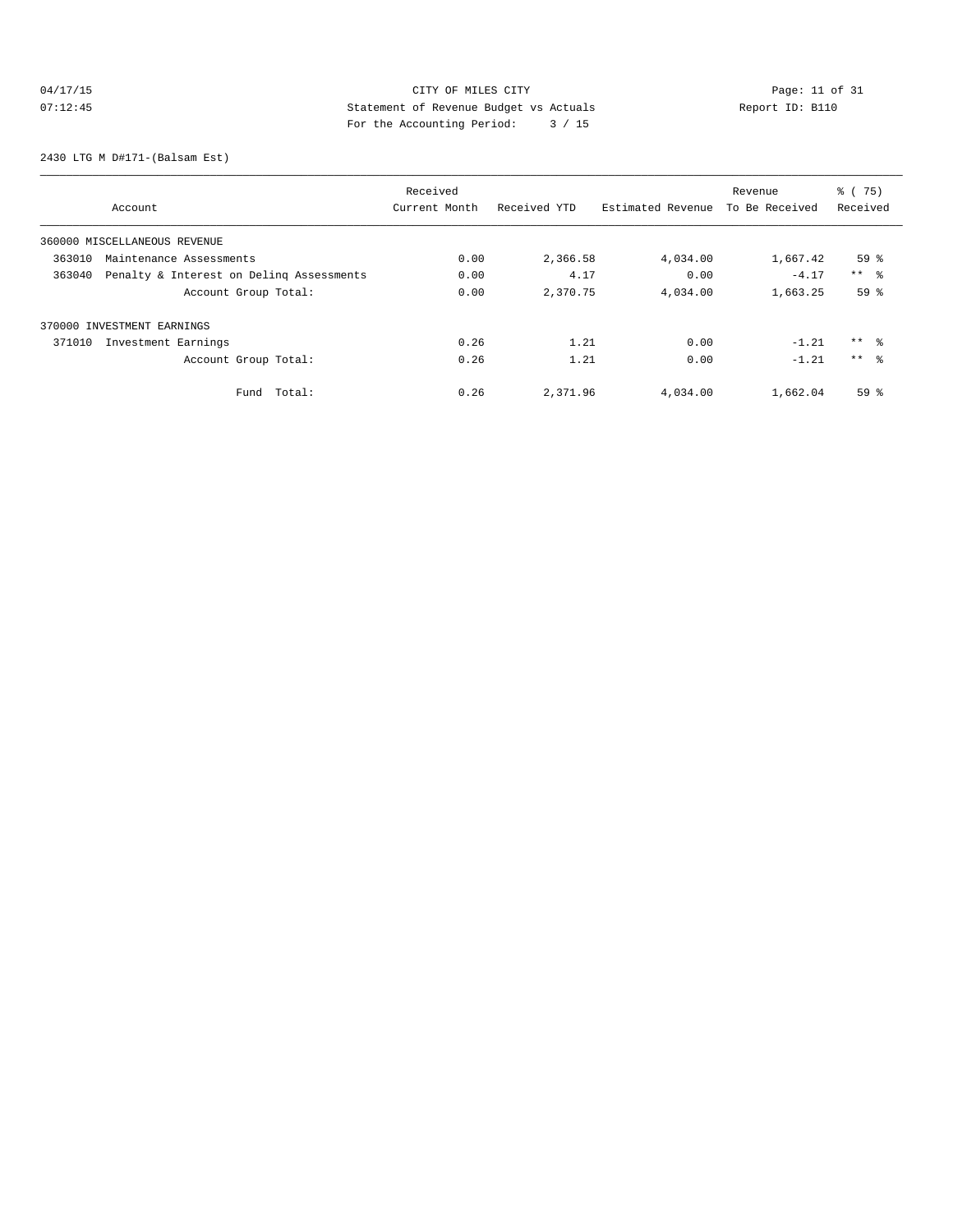# 04/17/15 Page: 12 of 31 07:12:45 Statement of Revenue Budget vs Actuals Report ID: B110 For the Accounting Period: 3 / 15

2440 LTG M D#172-(Main Str)

|        |                                          | Received      |              |                   | Revenue        | % (75)          |
|--------|------------------------------------------|---------------|--------------|-------------------|----------------|-----------------|
|        | Account                                  | Current Month | Received YTD | Estimated Revenue | To Be Received | Received        |
|        | 360000 MISCELLANEOUS REVENUE             |               |              |                   |                |                 |
| 363010 | Maintenance Assessments                  | 97.05         | 12,812.82    | 19,730.00         | 6,917.18       | 65 %            |
| 363040 | Penalty & Interest on Deling Assessments | 0.24          | 36.21        | 100.00            | 63.79          | 36 <sup>8</sup> |
|        | Account Group Total:                     | 97.29         | 12,849.03    | 19,830.00         | 6,980.97       | 65 %            |
|        | 370000 INVESTMENT EARNINGS               |               |              |                   |                |                 |
| 371010 | Investment Earnings                      | 1.04          | 5.85         | 50.00             | 44.15          | $12*$           |
|        | Account Group Total:                     | 1.04          | 5.85         | 50.00             | 44.15          | $12*$           |
|        | Total:<br>Fund                           | 98.33         | 12,854.88    | 19,880.00         | 7,025.12       | 65 %            |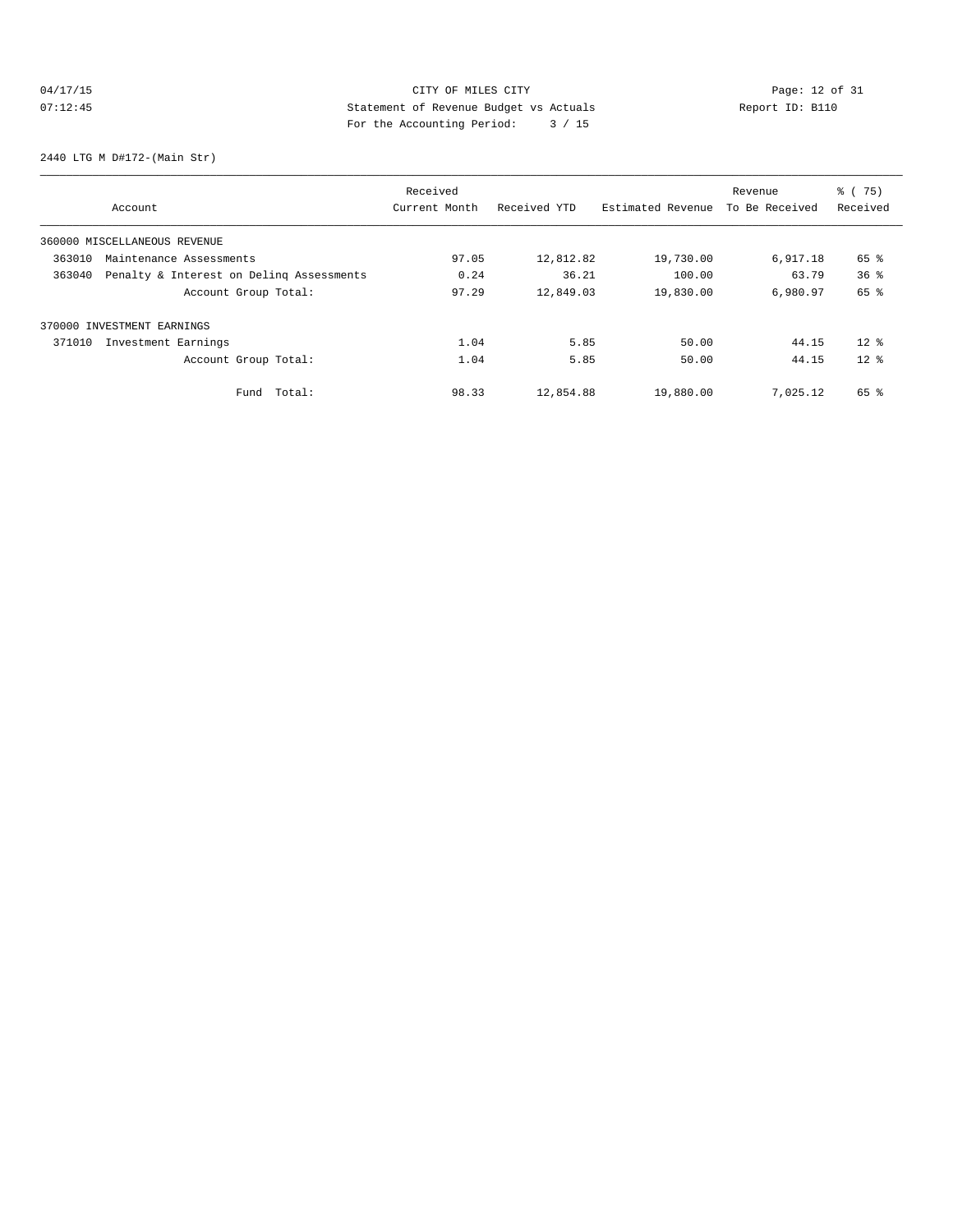# 04/17/15 Page: 13 of 31 07:12:45 Statement of Revenue Budget vs Actuals Report ID: B110 For the Accounting Period: 3 / 15

2450 LTG M D#195-(SG-Trico)

|        |                                          | Received      |              |                   | Revenue        | % (75)          |
|--------|------------------------------------------|---------------|--------------|-------------------|----------------|-----------------|
|        | Account                                  | Current Month | Received YTD | Estimated Revenue | To Be Received | Received        |
|        | 360000 MISCELLANEOUS REVENUE             |               |              |                   |                |                 |
| 363010 | Maintenance Assessments                  | 57.49         | 3,888.64     | 6,498.00          | 2,609.36       | 60 %            |
| 363040 | Penalty & Interest on Deling Assessments | 0.14          | 43.48        | 0.00              | $-43.48$       | $***$ $\approx$ |
|        | Account Group Total:                     | 57.63         | 3,932.12     | 6,498.00          | 2,565.88       | $61$ %          |
|        | 370000 INVESTMENT EARNINGS               |               |              |                   |                |                 |
| 371010 | Investment Earnings                      | 0.25          | 1.74         | 0.00              | $-1.74$        | $***$ %         |
|        | Account Group Total:                     | 0.25          | 1.74         | 0.00              | $-1.74$        | $***$ 8         |
|        | Total:<br>Fund                           | 57.88         | 3,933.86     | 6,498.00          | 2,564.14       | 61 %            |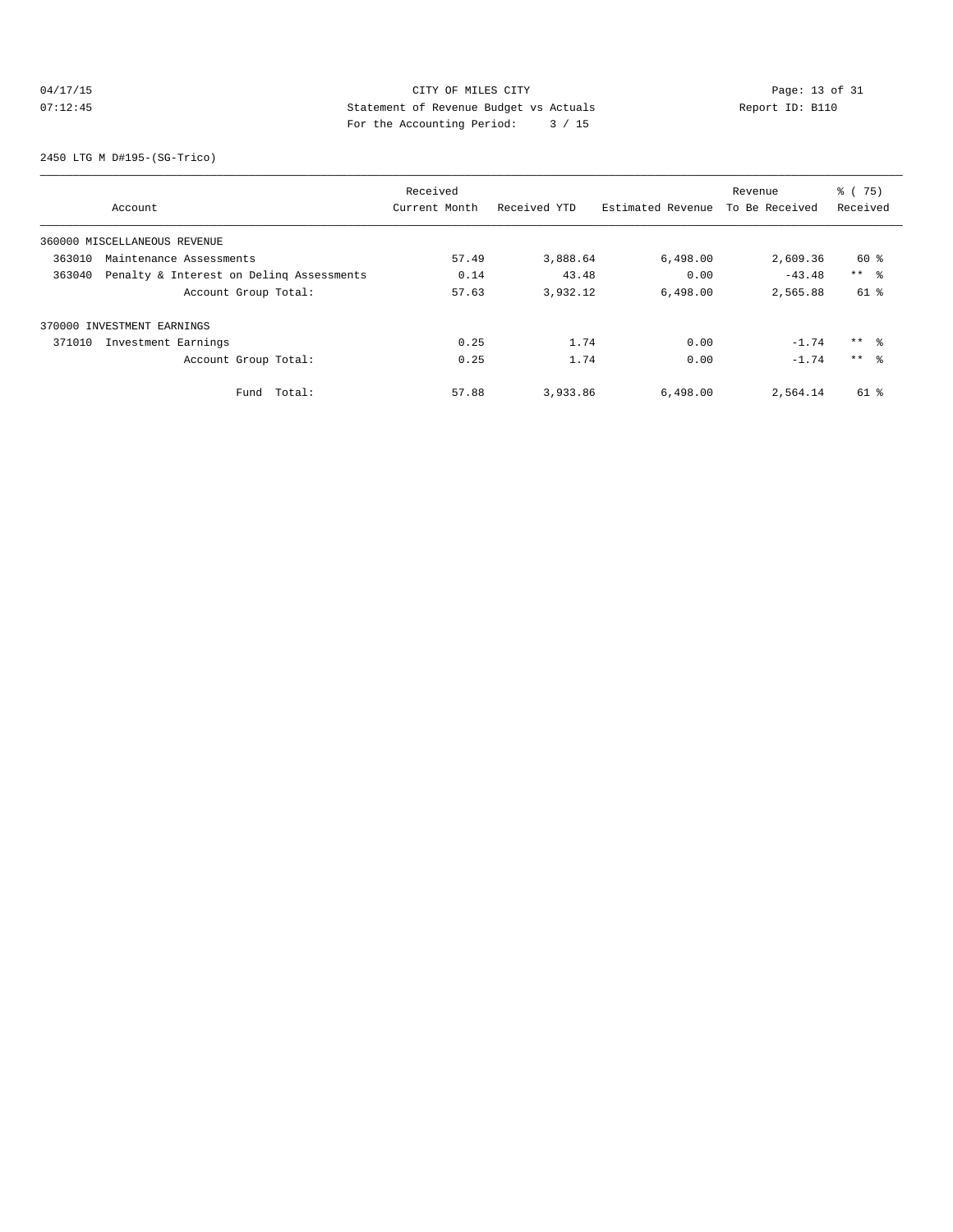## 04/17/15 CITY OF MILES CITY<br>07:12:45 CITY Dege: 14 of 31<br>07:12:45 CITY Development of Revenue Budget vs Actuals 07:12:45 Statement of Revenue Budget vs Actuals Report ID: B110 For the Accounting Period: 3 / 15

2470 LTG M D#202-(SG-MDU&NV)

|        |                                          | Received      |              |                   | Revenue        | % (75)          |
|--------|------------------------------------------|---------------|--------------|-------------------|----------------|-----------------|
|        | Account                                  | Current Month | Received YTD | Estimated Revenue | To Be Received | Received        |
|        | 360000 MISCELLANEOUS REVENUE             |               |              |                   |                |                 |
| 363010 | Maintenance Assessments                  | 29.39         | 4,661.47     | 7,736.00          | 3,074.53       | 60 %            |
| 363040 | Penalty & Interest on Deling Assessments | 0.07          | 9.28         | 10.00             | 0.72           | 93%             |
|        | Account Group Total:                     | 29.46         | 4,670.75     | 7,746.00          | 3,075.25       | 60 %            |
|        | 370000 INVESTMENT EARNINGS               |               |              |                   |                |                 |
| 371010 | Investment Earnings                      | 0.40          | 2.74         | 0.00              | $-2.74$        | $***$ $\approx$ |
|        | Account Group Total:                     | 0.40          | 2.74         | 0.00              | $-2.74$        | $***$ $\approx$ |
|        | Total:<br>Fund                           | 29.86         | 4,673.49     | 7,746.00          | 3,072.51       | 60 %            |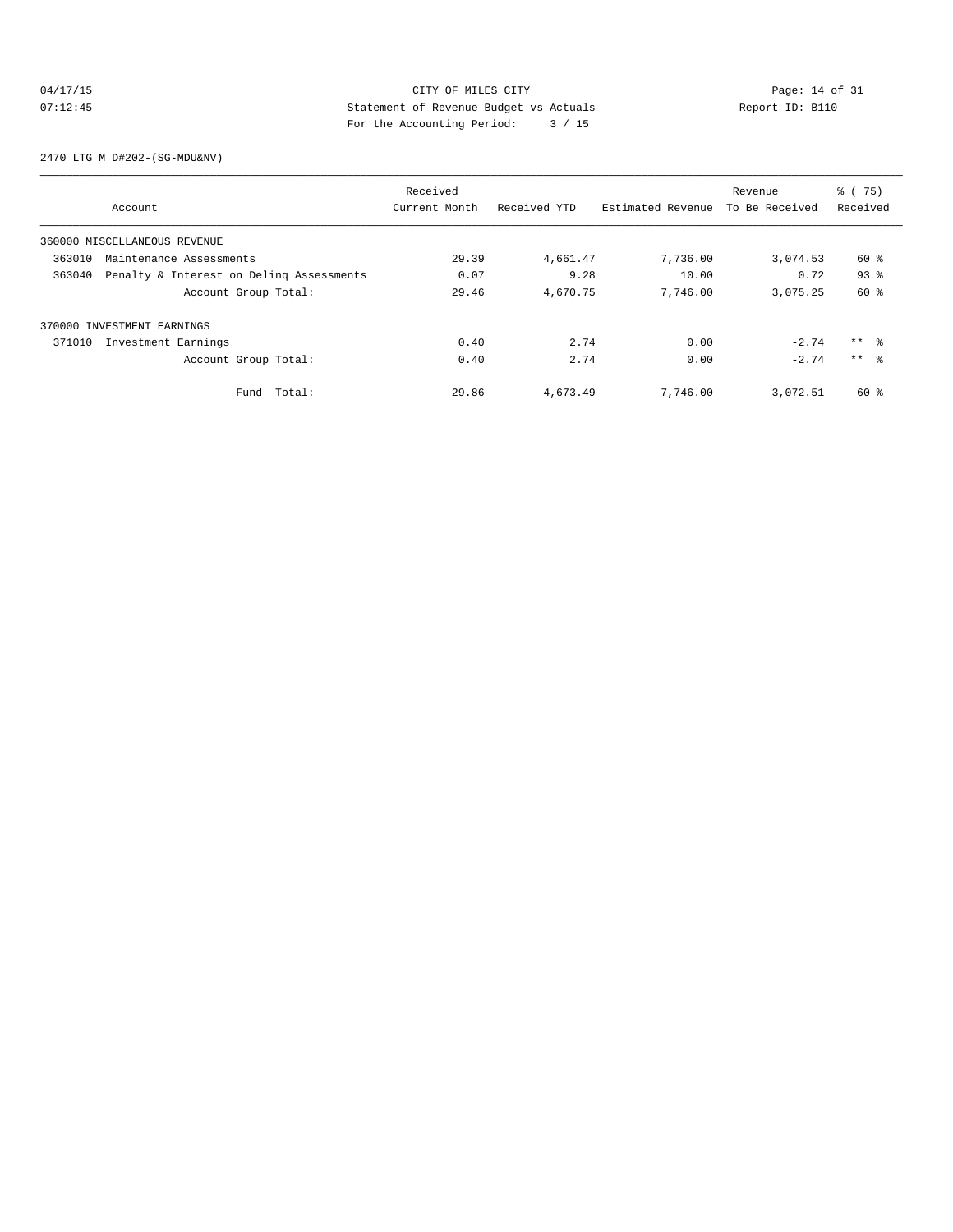## 04/17/15 Page: 15 of 31 07:12:45 Statement of Revenue Budget vs Actuals Report ID: B110 For the Accounting Period: 3 / 15

2480 LTG M M#173-(Milestown Estates)

|                                                    |                      | Received      |              |                   | Revenue        | % (75)          |
|----------------------------------------------------|----------------------|---------------|--------------|-------------------|----------------|-----------------|
| Account                                            |                      | Current Month | Received YTD | Estimated Revenue | To Be Received | Received        |
| 360000 MISCELLANEOUS REVENUE                       |                      |               |              |                   |                |                 |
| 363010<br>Maintenance Assessments                  |                      | 0.00          | 1,344.59     | 1,678.00          | 333.41         | 80%             |
| Penalty & Interest on Deling Assessments<br>363040 |                      | 0.00          | 3.81         | 0.00              | $-3.81$        | $***$ %         |
|                                                    | Account Group Total: | 0.00          | 1,348.40     | 1,678.00          | 329.60         | 80%             |
| 370000 INVESTMENT EARNINGS                         |                      |               |              |                   |                |                 |
| 371010<br>Investment Earnings                      |                      | 0.25          | 1.64         | 0.00              | $-1.64$        | $***$ %         |
|                                                    | Account Group Total: | 0.25          | 1.64         | 0.00              | $-1.64$        | $***$ $\approx$ |
|                                                    | Total:<br>Fund       | 0.25          | 1,350.04     | 1,678.00          | 327.96         | 80%             |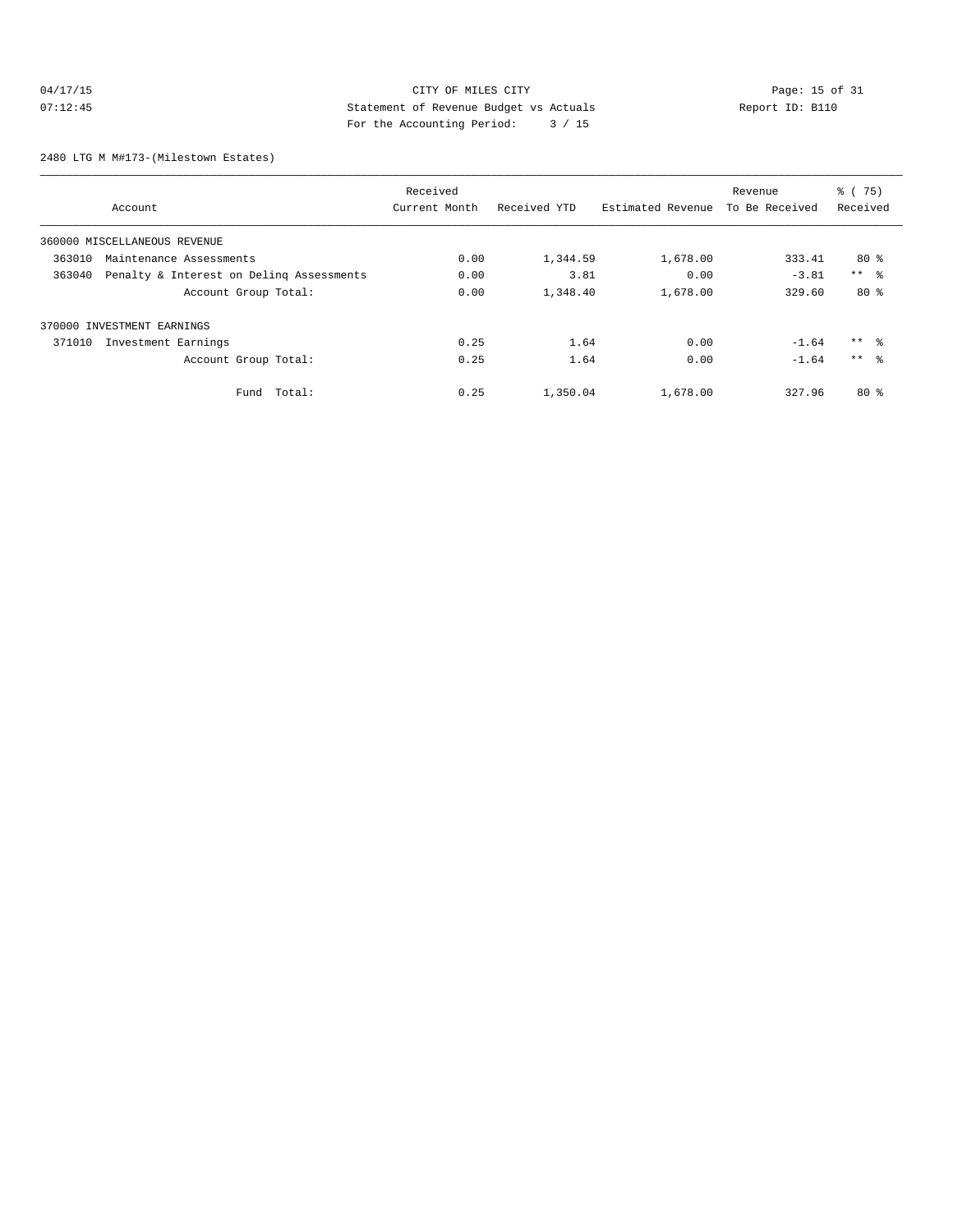# 04/17/15 Page: 16 of 31 07:12:45 Statement of Revenue Budget vs Actuals<br>
Report ID: B110 For the Accounting Period: 3 / 15

2510 STR MAINT DIST #204

| Account                                            | Received<br>Current Month | Received YTD | Estimated Revenue | Revenue<br>To Be Received | 8 (75)<br>Received |
|----------------------------------------------------|---------------------------|--------------|-------------------|---------------------------|--------------------|
| 360000 MISCELLANEOUS REVENUE                       |                           |              |                   |                           |                    |
| 363010<br>Maintenance Assessments                  | 23,834.77                 | 615,748.61   | 945, 359.00       | 329,610.39                | 65 %               |
| Penalty & Interest on Deling Assessments<br>363040 | 64.45                     | 2,775.69     | 1,000.00          | $-1,775.69$               | $278$ %            |
| Account Group Total:                               | 23,899.22                 | 618,524.30   | 946,359.00        | 327,834.70                | 65 %               |
| 370000 INVESTMENT EARNINGS                         |                           |              |                   |                           |                    |
| 371010<br>Investment Earnings                      | 67.34                     | 516.50       | 400.00            | $-116.50$                 | $129$ %            |
| Account Group Total:                               | 67.34                     | 516.50       | 400.00            | $-116.50$                 | $129$ %            |
| 380000 OTHER FINANCING SOURCES                     |                           |              |                   |                           |                    |
| 383000<br>Interfund Operating Transfer             | 0.00                      | 0.00         | 87, 274.00        | 87, 274.00                | 0 <sup>8</sup>     |
| Account Group Total:                               | 0.00                      | 0.00         | 87, 274.00        | 87, 274.00                | 0 <sup>8</sup>     |
| Total:<br>Fund                                     | 23,966.56                 | 619,040.80   | 1,034,033.00      | 414,992.20                | 60 %               |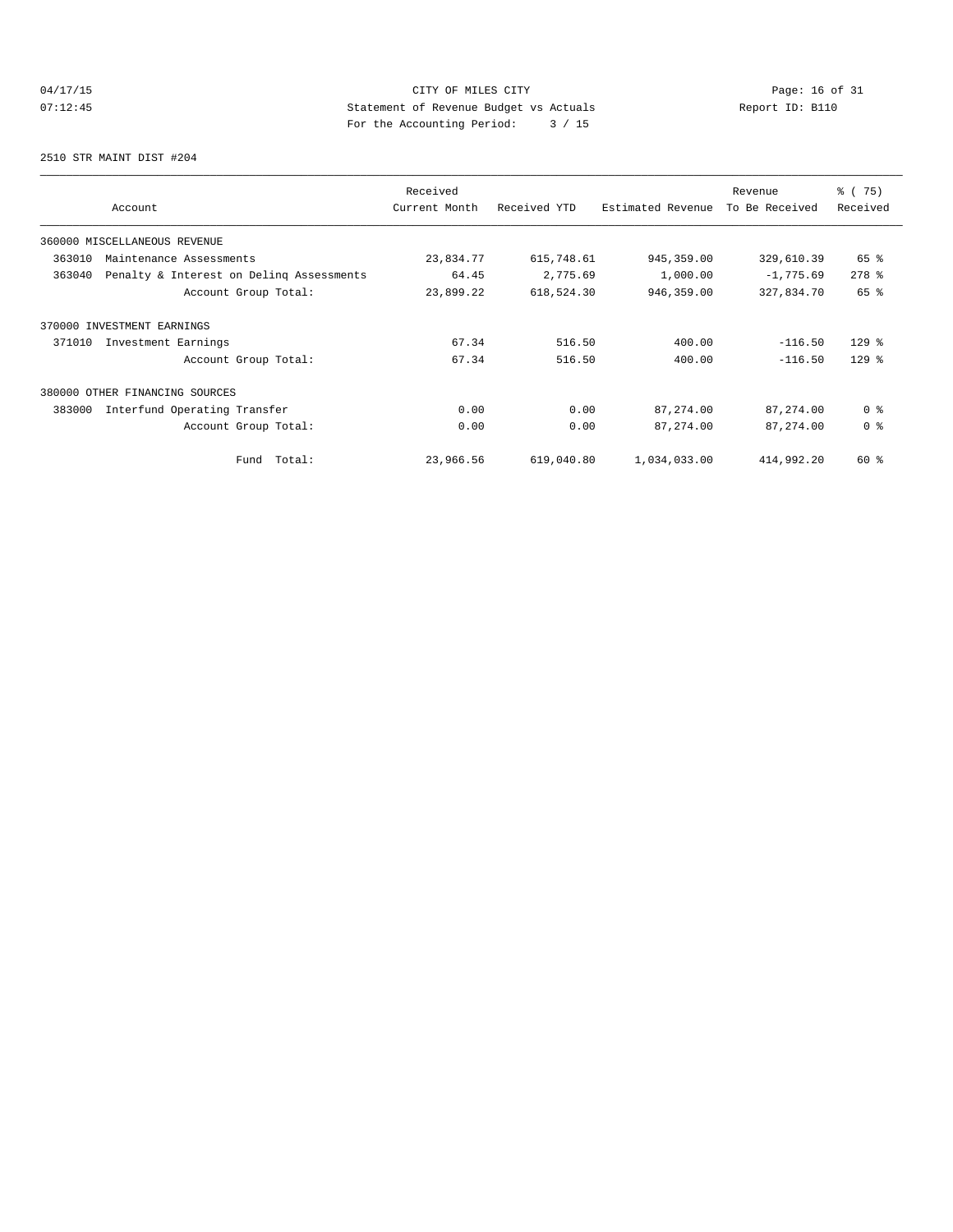# 04/17/15 Page: 17 of 31 07:12:45 Statement of Revenue Budget vs Actuals<br>
Report ID: B110 For the Accounting Period: 3 / 15

## 2520 STR MAINT DIST #205

|        |                                          | Received      |              |                   | Revenue        | % (75)         |
|--------|------------------------------------------|---------------|--------------|-------------------|----------------|----------------|
|        | Account                                  | Current Month | Received YTD | Estimated Revenue | To Be Received | Received       |
|        | 330000 INTERGOVERNMENTAL REVENUES        |               |              |                   |                |                |
| 334001 | CTEP-SRTS- Safe route to school          | 0.00          | 0.00         | 256,053.00        | 256,053.00     | 0 <sup>8</sup> |
|        | Account Group Total:                     | 0.00          | 0.00         | 256,053.00        | 256,053.00     | 0 <sup>8</sup> |
|        | 360000 MISCELLANEOUS REVENUE             |               |              |                   |                |                |
| 363010 | Maintenance Assessments                  | 10,322.58     | 199,607.88   | 247,584.00        | 47,976.12      | 81 %           |
| 363040 | Penalty & Interest on Deling Assessments | 64.69         | 1,234.87     | 1,000.00          | $-234.87$      | $123$ $%$      |
|        | Account Group Total:                     | 10,387.27     | 200.842.75   | 248,584.00        | 47.741.25      | $81$ %         |
|        | 370000 INVESTMENT EARNINGS               |               |              |                   |                |                |
| 371010 | Investment Earnings                      | 45.57         | 339.80       | 400.00            | 60.20          | 85%            |
|        | Account Group Total:                     | 45.57         | 339.80       | 400.00            | 60.20          | 85%            |
|        | 380000 OTHER FINANCING SOURCES           |               |              |                   |                |                |
| 383000 | Interfund Operating Transfer             | 0.00          | 0.00         | 87,274.00         | 87,274.00      | 0 <sup>8</sup> |
|        | Account Group Total:                     | 0.00          | 0.00         | 87, 274, 00       | 87, 274, 00    | 0 <sup>8</sup> |
|        | Fund Total:                              | 10,432.84     | 201,182.55   | 592, 311.00       | 391,128.45     | 34%            |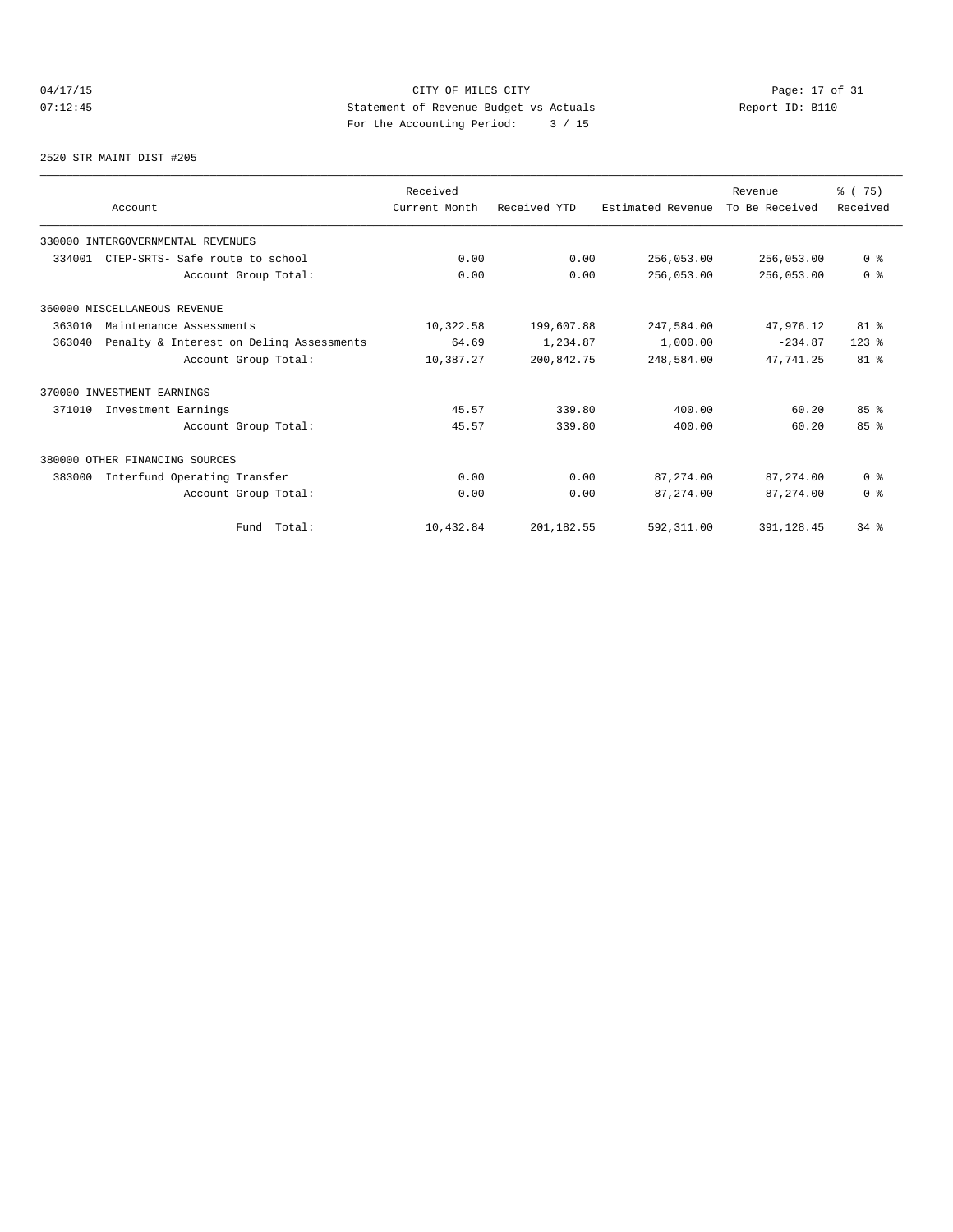## 04/17/15 CITY OF MILES CITY<br>07:12:45 CITY Page: 18 of 31<br>07:12:45 CITY Page: 18 of 31<br>07:12:45 CITY Page: 18 of 31 07:12:45 Statement of Revenue Budget vs Actuals Report ID: B110 For the Accounting Period: 3 / 15

2540 STR MAINT DIST#207-(MILESTOWN ESTATES)

|        |                                          | Received      |              |                   | Revenue        | % (75)          |
|--------|------------------------------------------|---------------|--------------|-------------------|----------------|-----------------|
|        | Account                                  | Current Month | Received YTD | Estimated Revenue | To Be Received | Received        |
|        | 360000 MISCELLANEOUS REVENUE             |               |              |                   |                |                 |
| 363010 | Maintenance Assessments                  | 0.00          | 3,636.23     | 4,297.00          | 660.77         | 85%             |
| 363040 | Penalty & Interest on Deling Assessments | 0.00          | 18.82        | 0.00              | $-18.82$       | $***$ $\approx$ |
|        | Account Group Total:                     | 0.00          | 3,655.05     | 4,297.00          | 641.95         | 85%             |
|        | 370000 INVESTMENT EARNINGS               |               |              |                   |                |                 |
| 371010 | Investment Earnings                      | 0.49          | 3.34         | 0.00              | $-3.34$        | $***$ $\approx$ |
|        | Account Group Total:                     | 0.49          | 3.34         | 0.00              | $-3.34$        | $***$ 8         |
|        | Fund Total:                              | 0.49          | 3,658.39     | 4,297.00          | 638.61         | 85 <sup>8</sup> |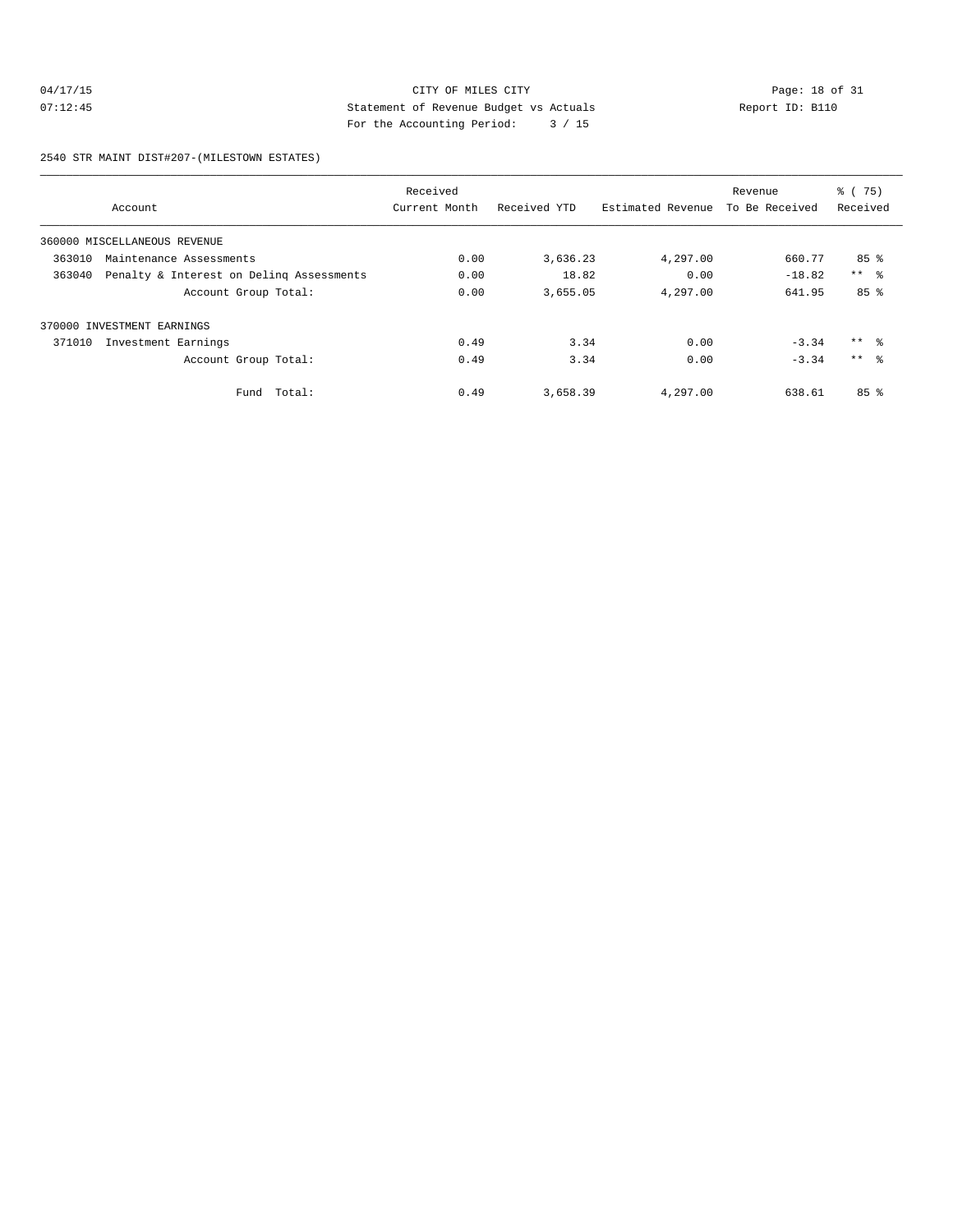# 04/17/15 CITY OF MILES CITY<br>
07:12:45 CHE Statement of Revenue Budget vs Actuals<br>
Pay the Mesourting Pavied: 2002/15 07:12:45 Statement of Revenue Budget vs Actuals Report ID: B110 For the Accounting Period: 3 / 15

## 2701 Fire Grants

| Account                      | Received<br>Current Month | Received YTD | Estimated Revenue To Be Received | Revenue   | 8 (75)<br>Received  |  |
|------------------------------|---------------------------|--------------|----------------------------------|-----------|---------------------|--|
| 360000 MISCELLANEOUS REVENUE |                           |              |                                  |           |                     |  |
| 365040<br>DONATIONS-FIRE/AMB | 200.00                    | 200.00       | 0.00                             | $-200.00$ | $***$ $\frac{6}{3}$ |  |
| Account Group Total:         | 200.00                    | 200.00       | 0.00                             | $-200.00$ | $***$ 8             |  |
| Fund Total:                  | 200.00                    | 200.00       | 0.00                             | $-200.00$ | $***$ $\frac{6}{3}$ |  |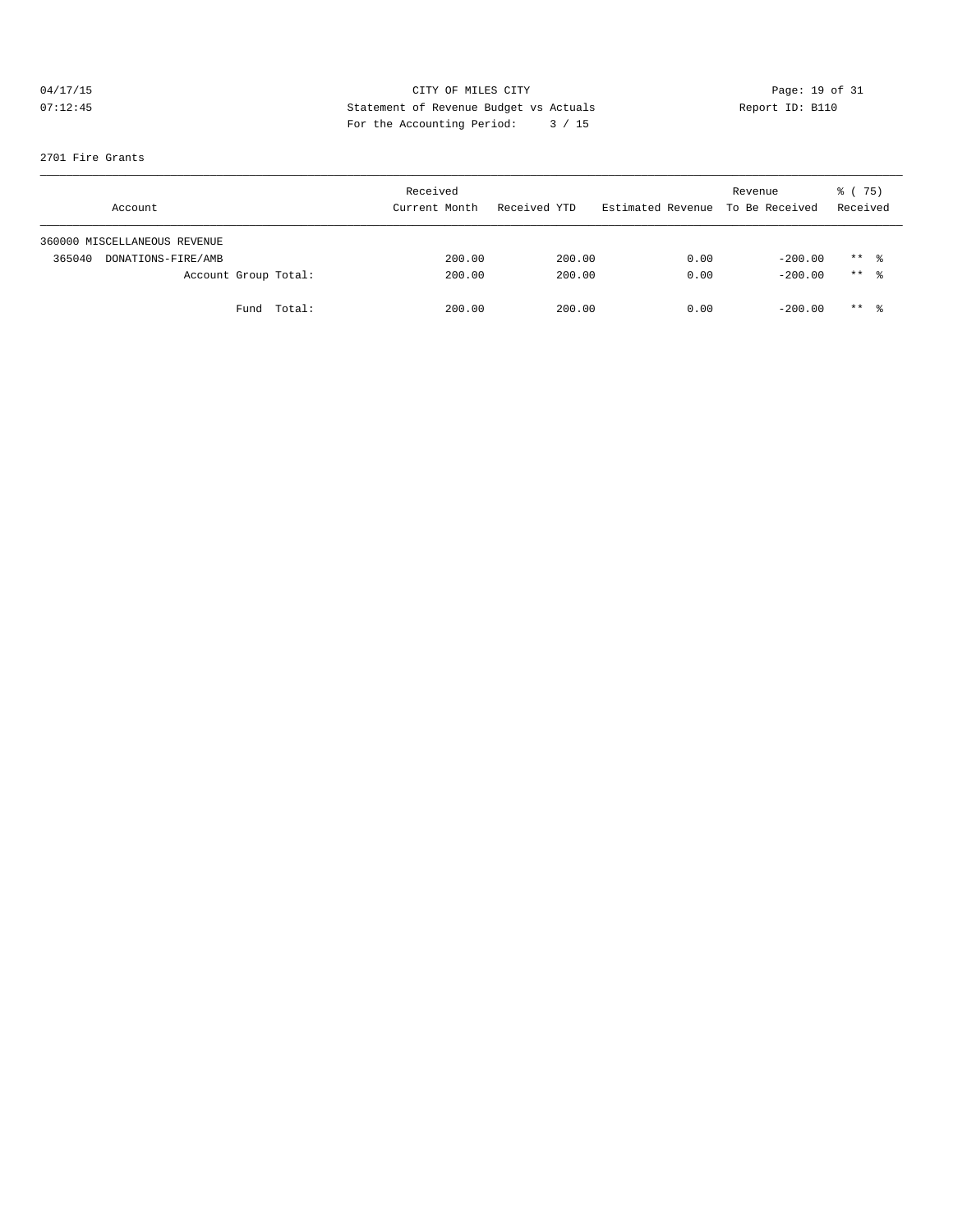# 04/17/15 Page: 20 of 31 07:12:45 Statement of Revenue Budget vs Actuals Report ID: B110 For the Accounting Period: 3 / 15

2820 GAS TAX

| Account                              | Received<br>Current Month | Received YTD | Estimated Revenue | Revenue<br>To Be Received | 8 (75)<br>Received |
|--------------------------------------|---------------------------|--------------|-------------------|---------------------------|--------------------|
| 330000 INTERGOVERNMENTAL REVENUES    |                           |              |                   |                           |                    |
| Gasoline Tax Apportionment<br>335040 | 15,056.44                 | 135,507.97   | 180,677.00        | 45,169.03                 | 75 %               |
| Account Group Total:                 | 15,056.44                 | 135,507.97   | 180,677.00        | 45,169.03                 | 75 %               |
| Fund Total:                          | 15,056.44                 | 135,507.97   | 180,677.00        | 45,169.03                 | 75 %               |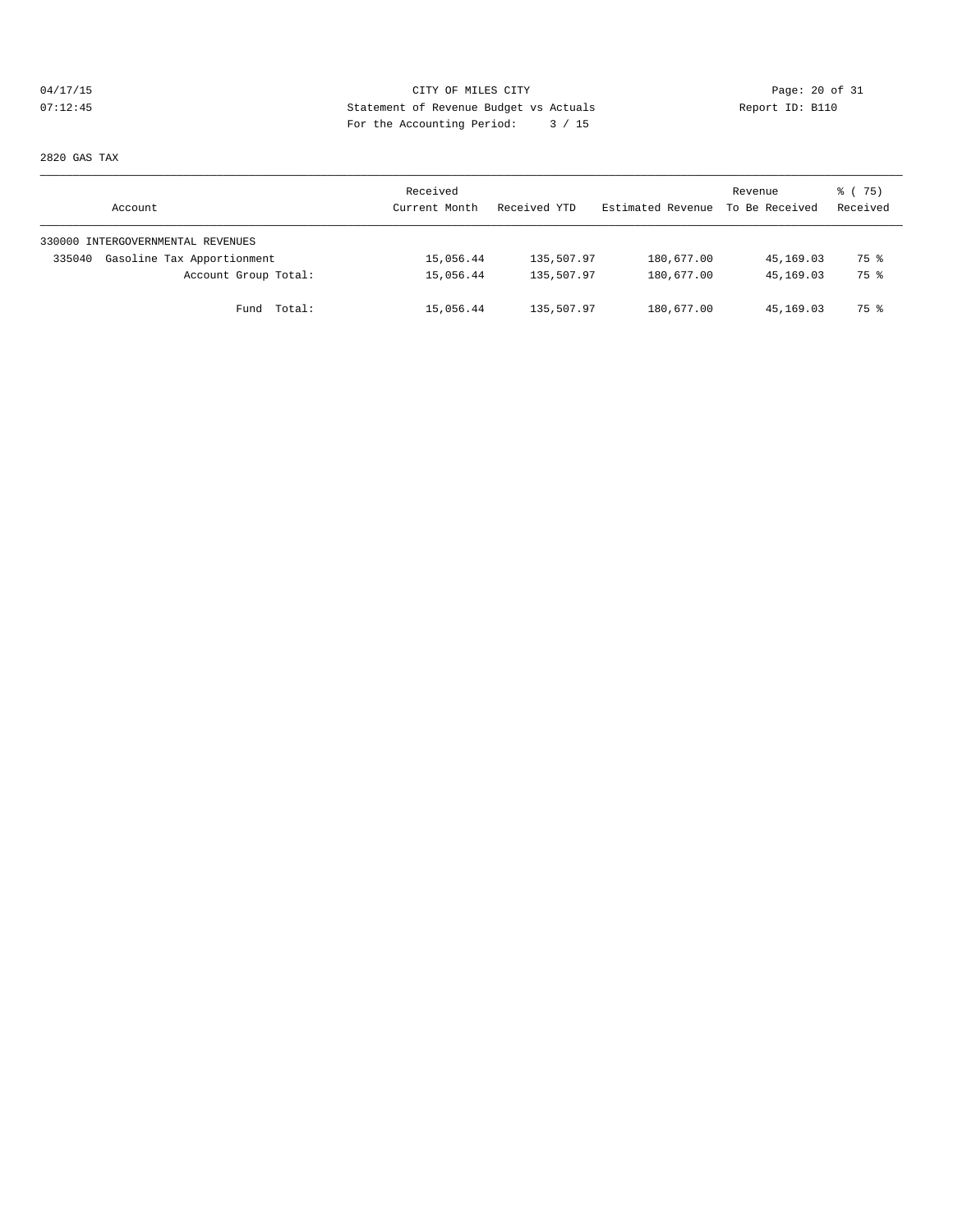# 04/17/15 CITY OF MILES CITY<br>07:12:45 CITY Dege: 21 of 31<br>07:12:45 CITY Development of Revenue Budget vs Actuals 07:12:45 Statement of Revenue Budget vs Actuals Report ID: B110 For the Accounting Period: 3 / 15

## 2850 911 EMERGENCY

|        |                                   |        | Received      |              |                   | Revenue        | % (75)   |
|--------|-----------------------------------|--------|---------------|--------------|-------------------|----------------|----------|
|        | Account                           |        | Current Month | Received YTD | Estimated Revenue | To Be Received | Received |
|        | 330000 INTERGOVERNMENTAL REVENUES |        |               |              |                   |                |          |
| 335080 | Basic 911 Funds                   |        | 0.00          | 47,054.83    | 64,000.00         | 16,945.17      | 74 %     |
| 335081 | Enhanced 911 Funds                |        | 0.00          | 47,054.83    | 64,000.00         | 16,945.17      | 74 %     |
| 335082 | 911 - WIRELESS FUNDS              |        | 0.00          | 85,595.66    | 77,000.00         | $-8,595.66$    | $111$ %  |
|        | Account Group Total:              |        | 0.00          | 179,705.32   | 205,000.00        | 25, 294, 68    | 88 %     |
|        | 370000 INVESTMENT EARNINGS        |        |               |              |                   |                |          |
| 371010 | Investment Earnings               |        | 25.15         | 156.52       | 300.00            | 143.48         | $52$ $%$ |
|        | Account Group Total:              |        | 25.15         | 156.52       | 300.00            | 143.48         | $52$ $%$ |
|        | Fund                              | Total: | 25.15         | 179,861.84   | 205,300.00        | 25,438.16      | 88 %     |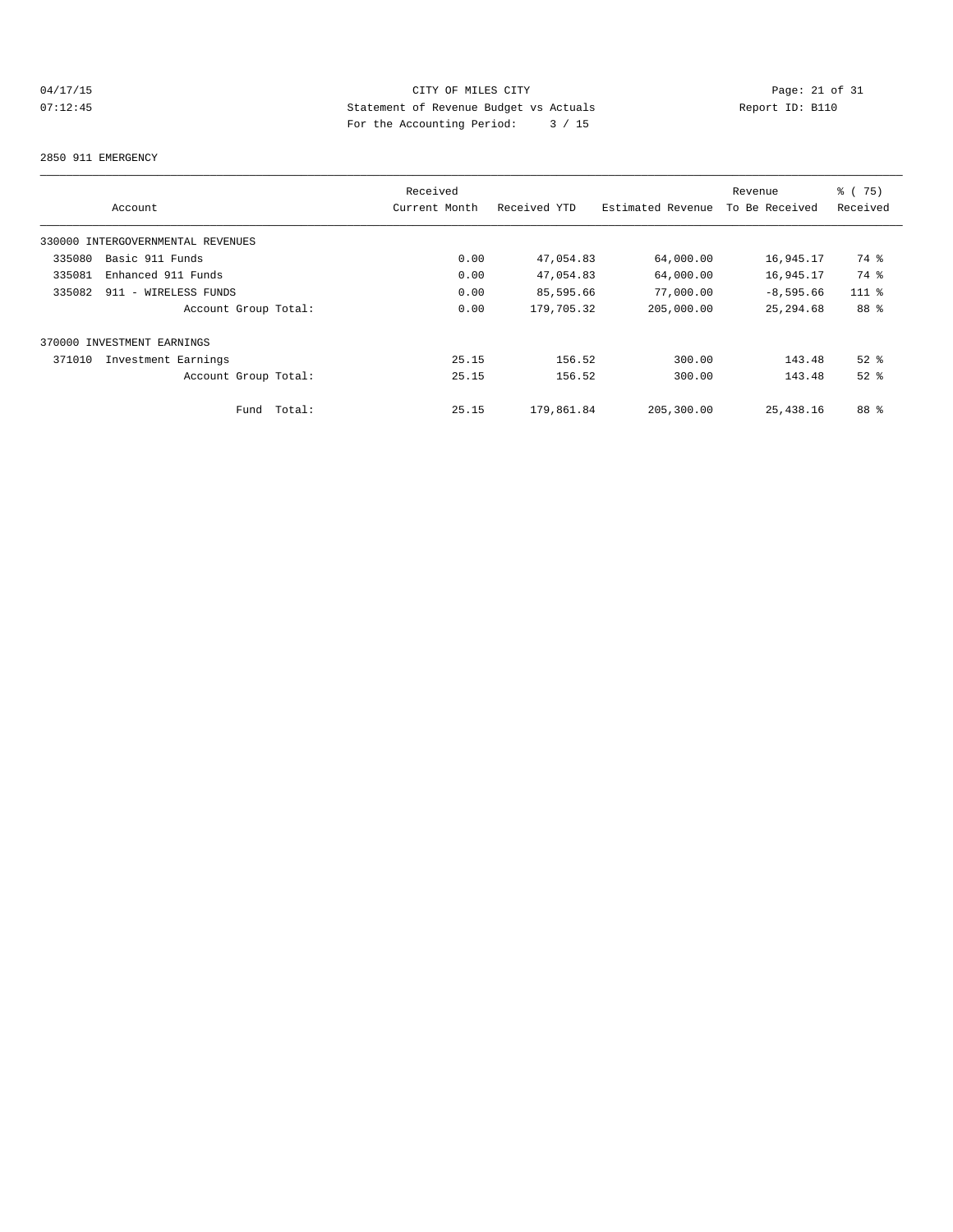# 04/17/15 CITY OF MILES CITY<br>
07:12:45 Page: 22 of 31<br>
Statement of Revenue Budget vs Actuals<br>
Par the Aggounting Pariod: 2, 4 15 07:12:45 Statement of Revenue Budget vs Actuals Report ID: B110 For the Accounting Period: 3 / 15

#### 2880 LIBRARY GRANTS

|        | Account                           | Received<br>Current Month | Received YTD | Estimated Revenue | Revenue<br>To Be Received | 75)<br>ී (<br>Received |
|--------|-----------------------------------|---------------------------|--------------|-------------------|---------------------------|------------------------|
|        | 330000 INTERGOVERNMENTAL REVENUES |                           |              |                   |                           |                        |
| 334100 | Library - State Aid               | $-6.159.00$               | 5,398.69     | 5,398.00          | $-0.69$                   | $100*$                 |
| 334105 | Sagebrush Fed/Coal Sev Tax        | 6, 159.00                 | 6, 159.00    | 6,160.00          | 1.00                      | $100$ %                |
| 334107 | Humanities Montana Grant          | 0.00                      | 0.00         | 2,000.00          | 2,000.00                  | 0 %                    |
|        | Account Group Total:              | 0.00                      | 11,557.69    | 13,558.00         | 2,000.31                  | 85 <sup>8</sup>        |
|        | Total:<br>Fund                    | 0.00                      | 11,557.69    | 13,558.00         | 2,000.31                  | 85 <sup>8</sup>        |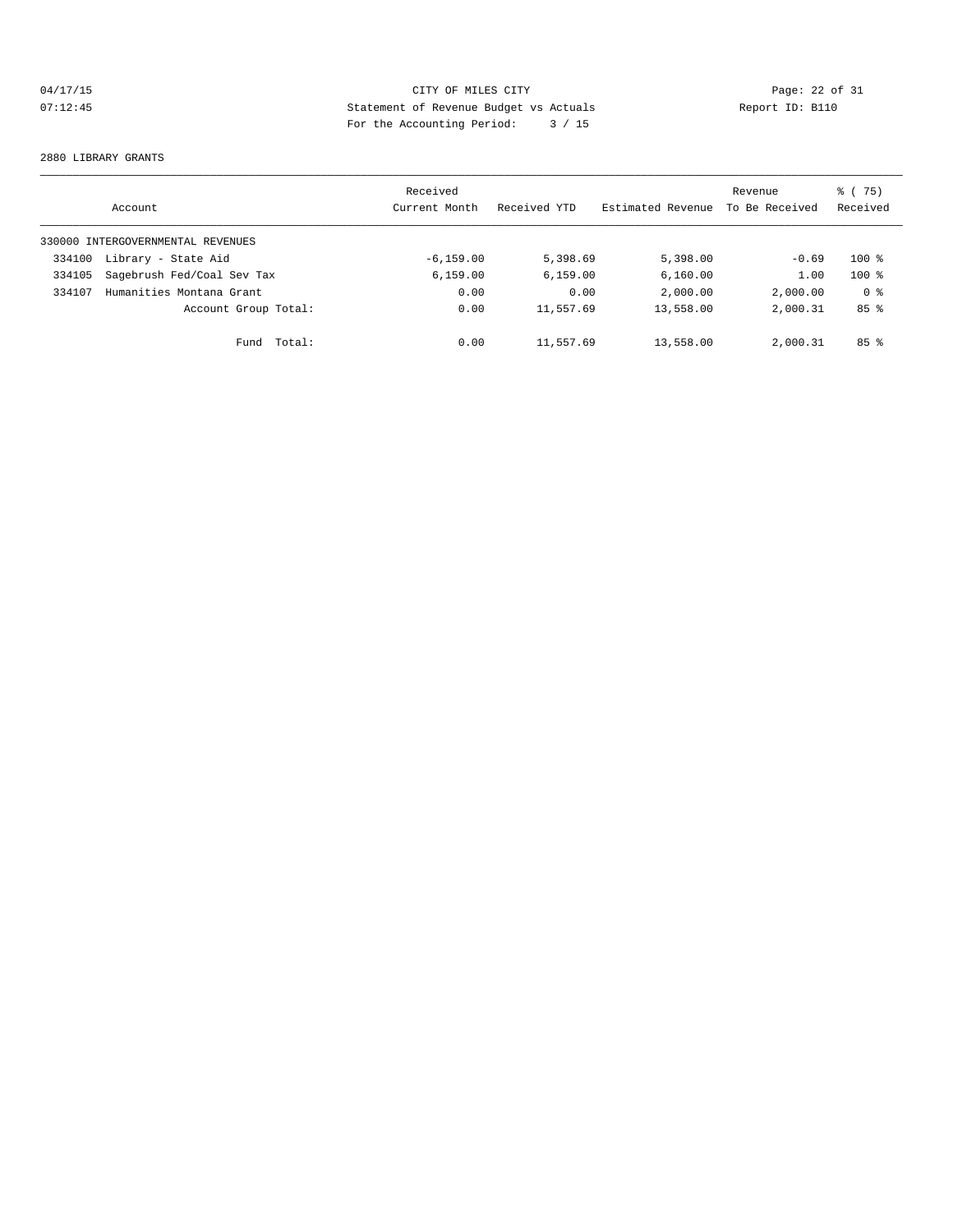# 04/17/15 Page: 23 of 31 07:12:45 Statement of Revenue Budget vs Actuals Report ID: B110 For the Accounting Period: 3 / 15

2935 Historic Preservation

|        |                                   | Received      |              |                   | Revenue        | % (75)            |
|--------|-----------------------------------|---------------|--------------|-------------------|----------------|-------------------|
|        | Account                           | Current Month | Received YTD | Estimated Revenue | To Be Received | Received          |
|        | 330000 INTERGOVERNMENTAL REVENUES |               |              |                   |                |                   |
| 331171 | HP-CDBG-ED Grant                  | 0.00          | 9,463.75     | 7,500.00          | $-1,963.75$    | $126$ %           |
| 331172 | Montana Main St Grant             | 0.00          | 10,000.00    | 8,216.00          | $-1,784.00$    | $122$ %           |
| 334000 | State Grants                      | 0.00          | 5,225.00     | 5,225.00          | 0.00           | $100*$            |
|        | Account Group Total:              | 0.00          | 24,688.75    | 20,941.00         | $-3,747.75$    | $118*$            |
|        | 340000 Charges for Services       |               |              |                   |                |                   |
| 346080 | Preservation Service Fees         | 0.00          | 0.00         | 1,200.00          | 1,200.00       | 0 <sup>8</sup>    |
|        | Account Group Total:              | 0.00          | 0.00         | 1,200.00          | 1,200.00       | 0 <sup>8</sup>    |
|        | 360000 MISCELLANEOUS REVENUE      |               |              |                   |                |                   |
| 365000 | Contributions and Donations       | 0.00          | 1,000.00     | 0.00              | $-1,000.00$    | $\star\star$<br>း |
|        | Account Group Total:              | 0.00          | 1,000.00     | 0.00              | $-1,000.00$    | $***$ $\approx$   |
|        | 380000 OTHER FINANCING SOURCES    |               |              |                   |                |                   |
| 383000 | Interfund Operating Transfer      | 0.00          | 3,457.00     | 3,457.00          | 0.00           | $100*$            |
|        | Account Group Total:              | 0.00          | 3,457.00     | 3,457.00          | 0.00           | $100*$            |
|        | Fund Total:                       | 0.00          | 29, 145. 75  | 25,598.00         | $-3,547.75$    | $114*$            |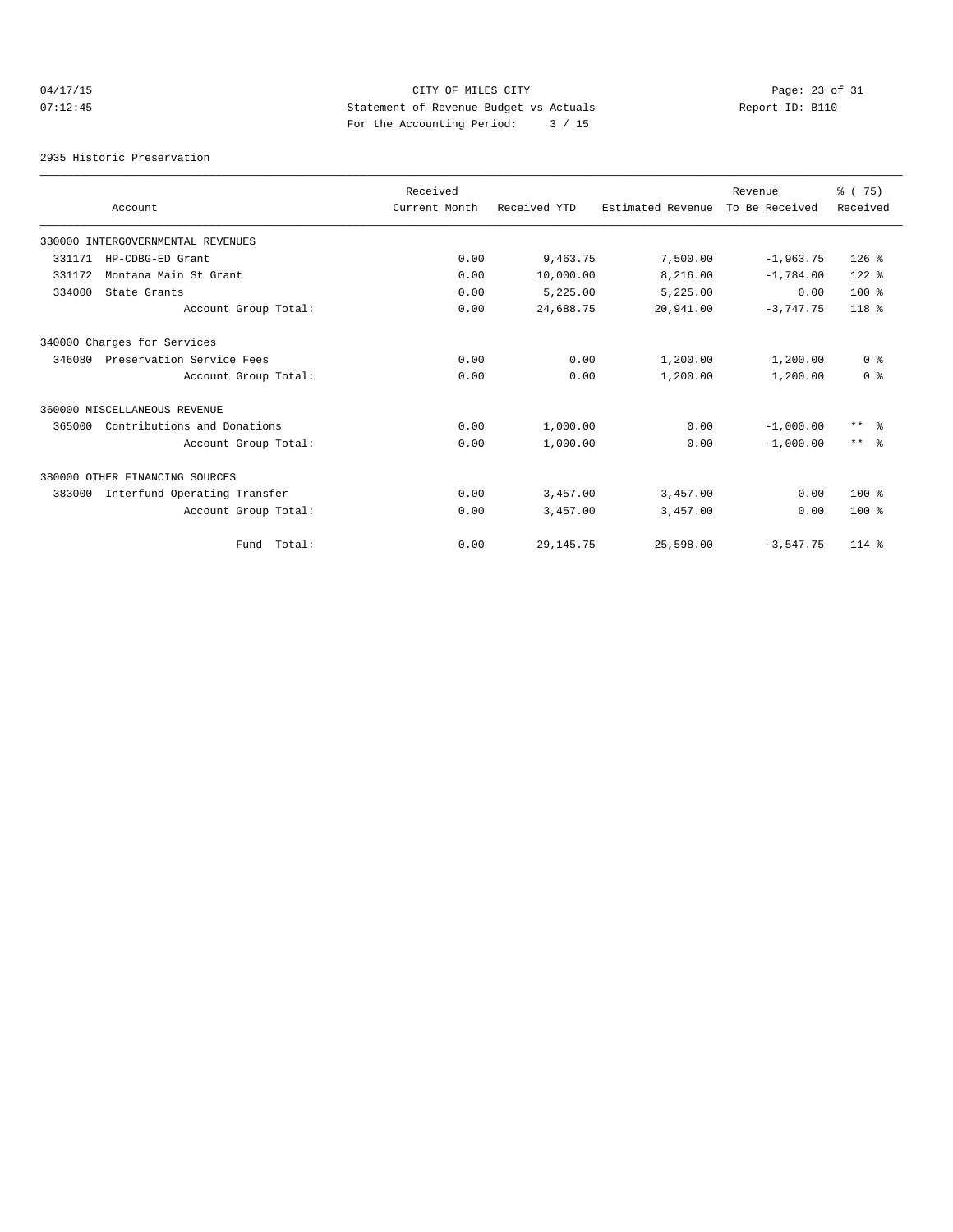## 04/17/15 Page: 24 of 31 07:12:45 Statement of Revenue Budget vs Actuals Report ID: B110 For the Accounting Period: 3 / 15

2985 RETIRED SENIOR VOLUNTEER PROG (RSVP)

|        | Account                           | Received<br>Current Month | Received YTD | Estimated Revenue | Revenue<br>To Be Received | % (75)<br>Received |
|--------|-----------------------------------|---------------------------|--------------|-------------------|---------------------------|--------------------|
|        |                                   |                           |              |                   |                           |                    |
|        | 330000 INTERGOVERNMENTAL REVENUES |                           |              |                   |                           |                    |
| 331165 | RSVP FEDERAL GRANTS-Custer        | 4,304.29                  | 42,508.48    | 60,728.00         | 18,219.52                 | 70 %               |
| 331166 | RSVP-Fallon                       | 2,366.20                  | 6,120.38     | 23,184.00         | 17,063.62                 | 26%                |
|        | Account Group Total:              | 6,670.49                  | 48,628.86    | 83,912.00         | 35, 283. 14               | 58 %               |
|        | 360000 MISCELLANEOUS REVENUE      |                           |              |                   |                           |                    |
| 362020 | MISC REVENUE                      | 1,072.00                  | 11,052.06    | 19,000.00         | 7,947.94                  | 58 %               |
| 362021 | Misc. Rev- Fallon                 | 0.00                      | 1,455.00     | 2,000.00          | 545.00                    | 73 %               |
| 365000 | Contributions and Donations       | 0.00                      | 3,638.47     | 0.00              | $-3,638.47$               | $***$ $ -$         |
|        | Account Group Total:              | 1,072.00                  | 16, 145.53   | 21,000.00         | 4,854.47                  | 77.8               |
|        | 370000 INVESTMENT EARNINGS        |                           |              |                   |                           |                    |
| 371010 | Investment Earnings               | 2.59                      | 17.89        | 0.00              | $-17.89$                  | $***$ $\approx$    |
|        | Account Group Total:              | 2.59                      | 17.89        | 0.00              | $-17.89$                  | $***$ $\approx$    |
|        | Fund Total:                       | 7,745.08                  | 64,792.28    | 104,912.00        | 40,119.72                 | 62 %               |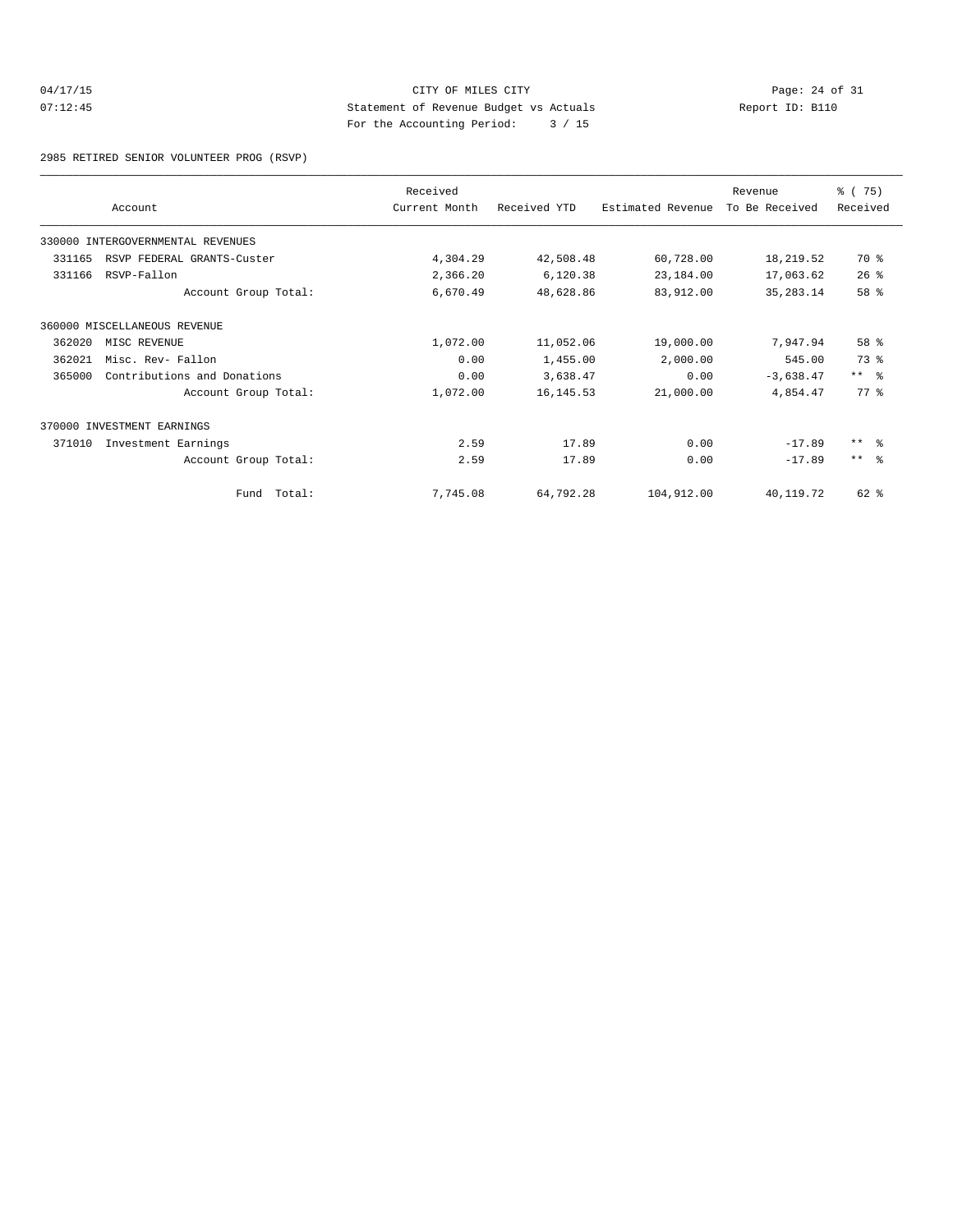## 04/17/15 Page: 25 of 31 07:12:45 Statement of Revenue Budget vs Actuals Report ID: B110 For the Accounting Period: 3 / 15

4000 General Fund Capitol Improvement Fund

| Account                       | Received<br>Current Month | Received YTD | Estimated Revenue To Be Received | Revenue   | 8 (75)<br>Received  |
|-------------------------------|---------------------------|--------------|----------------------------------|-----------|---------------------|
| 370000 INVESTMENT EARNINGS    |                           |              |                                  |           |                     |
| Investment Earnings<br>371010 | 18.11                     | 155.20       | 0.00                             | $-155.20$ | $***$ $\frac{6}{3}$ |
| Account Group Total:          | 18.11                     | 155.20       | 0.00                             | $-155.20$ | $***$ 8             |
| Fund Total:                   | 18.11                     | 155.20       | 0.00                             | $-155.20$ | $***$ $\frac{6}{3}$ |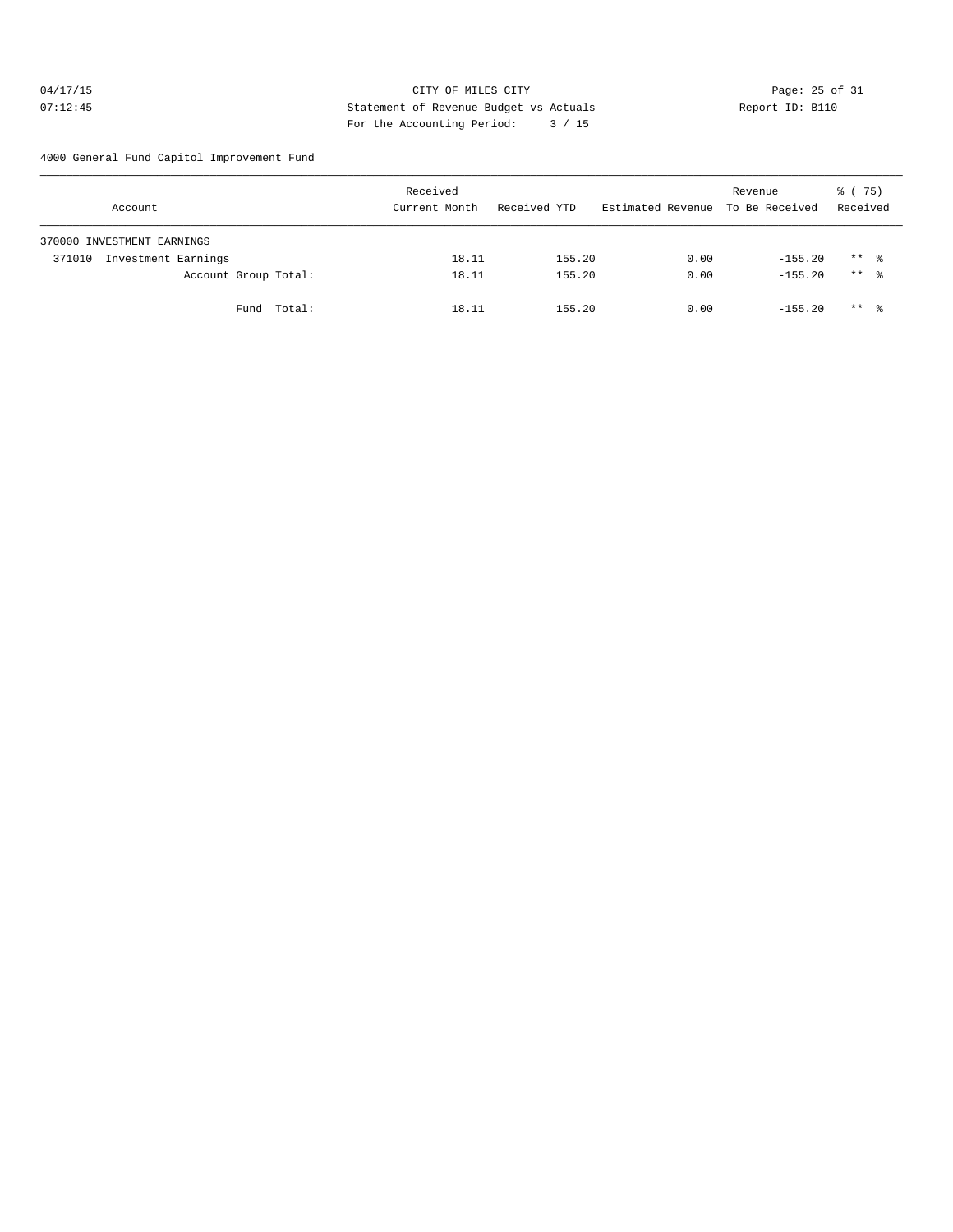## $04/17/15$  Page: 26 of 31 07:12:45 Statement of Revenue Budget vs Actuals Report ID: B110 For the Accounting Period: 3 / 15

4060 CAPITAL IMPROV-PUBLIC WORKS

|        | Account                                    | Received<br>Current Month | Received YTD | Estimated Revenue | Revenue<br>To Be Received | % (75)<br>Received      |
|--------|--------------------------------------------|---------------------------|--------------|-------------------|---------------------------|-------------------------|
|        | 320000 LICENSES AND PERMITS                |                           |              |                   |                           |                         |
| 323040 | Other Miscellaneous Permits                | 0.00                      | 3,047.25     | 3,000.00          | $-47.25$                  | $102*$                  |
|        | Account Group Total:                       | 0.00                      | 3,047.25     | 3,000.00          | $-47.25$                  | $102*$                  |
|        | 340000 Charges for Services                |                           |              |                   |                           |                         |
|        | 343012 Street & Roadway Labor/Equip Rental | 0.00                      | 166.10       | 0.00              | $-166.10$                 | $***$ $\approx$         |
| 343014 | Street Cleaning                            | 0.00                      | 0.00         | 8,490.00          | 8,490.00                  | $0 \text{ }$ $\text{*}$ |
| 343016 | Prkg Vio/Off Str-Impnd Fees                | 80.00                     | 472.00       | 500.00            | 28.00                     | $94$ $%$                |
| 343018 | Sale of Street & Roadway Materials         | 0.00                      | 0.00         | 1,000.00          | 1,000.00                  | 0 <sup>8</sup>          |
|        | Account Group Total:                       | 80.00                     | 638.10       | 9,990.00          | 9,351.90                  | 6 %                     |
|        | 360000 MISCELLANEOUS REVENUE               |                           |              |                   |                           |                         |
| 367000 | Sale of Junk or Salvage                    | 0.00                      | 163.20       | 0.00              | $-163.20$                 | $***$ $\approx$         |
|        | Account Group Total:                       | 0.00                      | 163.20       | 0.00              | $-163.20$                 | $***$ $ -$              |
|        | 370000 INVESTMENT EARNINGS                 |                           |              |                   |                           |                         |
|        | 371010 Investment Earnings                 | 31.55                     | 126.38       | 0.00              | $-126.38$                 | $***$ $=$ $\frac{6}{5}$ |
|        | Account Group Total:                       | 31.55                     | 126.38       | 0.00              | $-126.38$                 | $***$ $=$ $\frac{6}{5}$ |
|        | 380000 OTHER FINANCING SOURCES             |                           |              |                   |                           |                         |
| 383000 | Interfund Operating Transfer               | 0.00                      | 208,570.00   | 204,000.00        | $-4,570.00$               | $102$ %                 |
|        | Account Group Total:                       | 0.00                      | 208,570.00   | 204,000.00        | $-4,570.00$               | $102*$                  |
|        | Fund Total:                                | 111.55                    | 212,544.93   | 216,990.00        | 4,445.07                  | 98 %                    |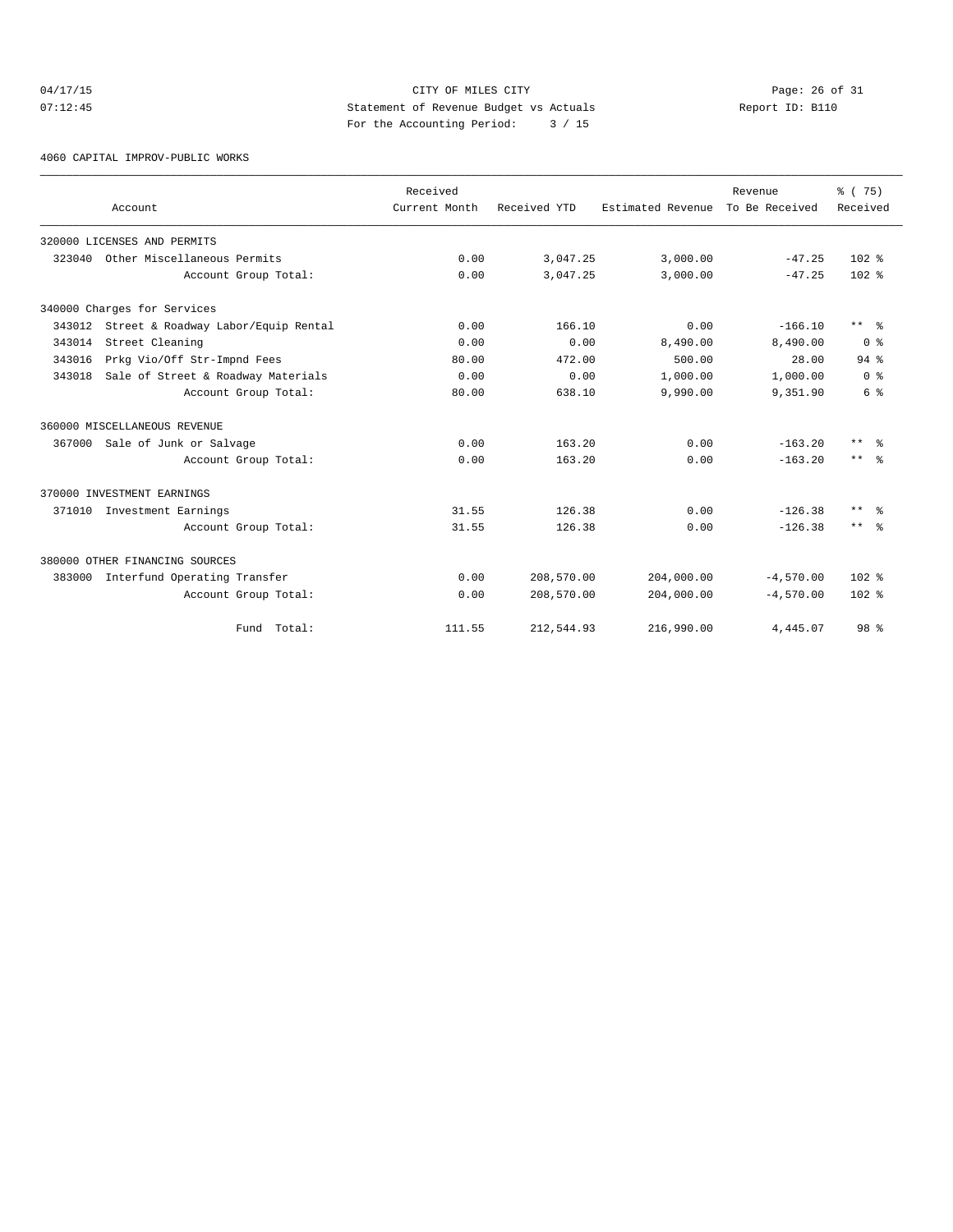# 04/17/15 Page: 27 of 31 07:12:45 Statement of Revenue Budget vs Actuals Report ID: B110 For the Accounting Period: 3 / 15

## 5210 WATER UTILITY

|        | Account                                     | Received<br>Current Month | Received YTD | Estimated Revenue | Revenue<br>To Be Received | 8 (75)<br>Received   |
|--------|---------------------------------------------|---------------------------|--------------|-------------------|---------------------------|----------------------|
|        | 330000 INTERGOVERNMENTAL REVENUES           |                           |              |                   |                           |                      |
|        | 331041 Economic Development Act-Water Study | 0.00                      | 0.00         | 25,000.00         | 25,000.00                 | 0 <sup>8</sup>       |
|        | Account Group Total:                        | 0.00                      | 0.00         | 25,000.00         | 25,000.00                 | 0 <sup>8</sup>       |
|        | 340000 Charges for Services                 |                           |              |                   |                           |                      |
|        | 343021 Metered Water Sales                  | 125,552.19                | 1,430,516.81 | 1,950,000.00      | 519, 483.19               | 73.8                 |
| 343022 | Unmetered Water Sales/Chrgoffs              | 101.43                    | 1,319.77     | 1,800.00          | 480.23                    | 73%                  |
| 343023 | Bulk Water Sales                            | 173.06                    | 3,966.25     | 5.000.00          | 1,033.75                  | 79 %                 |
| 343024 | Sales of Water Materials & Supplies         | 20.00                     | 20.00        | 0.00              | $-20.00$                  | $***$ $ -$           |
| 343025 | Hookup Fee                                  | 600.00                    | 8,220.00     | 12,000.00         | 3,780.00                  | 69 %                 |
| 343026 | Water Install/Tap Chrgs/Labor               | 165.00                    | 5,021.15     | 3,000.00          | $-2.021.15$               | 167 <sup>8</sup>     |
| 343027 | Chg for Wtr Dept. Serv                      | 525.00                    | 8,215.00     | 500.00            | $-7,715.00$               | $***$ $_{8}$         |
| 343029 | Curb Stop Replacement Fee                   | 3,591.00                  | 32,589.00    | 41,880.00         | 9,291.00                  | 78 %                 |
| 343039 | Custer Co w/s District (Water Study)        | 0.00                      | 0.00         | 7,500.00          | 7,500.00                  | 0 <sup>8</sup>       |
|        | Account Group Total:                        | 130,727.68                | 1,489,867.98 | 2,021,680.00      | 531,812.02                | 74 %                 |
|        | 360000 MISCELLANEOUS REVENUE                |                           |              |                   |                           |                      |
| 362020 | MISC REVENUE                                | 2,016.13                  | 3,341.89     | 7,500.00          | 4,158.11                  | 45%                  |
| 362040 | \$2.00 State Assessment Fee                 | 0.00                      | 72.00        | 0.00              | $-72.00$                  | $***$ $ \frac{6}{9}$ |
|        | Account Group Total:                        | 2,016.13                  | 3,413.89     | 7,500.00          | 4,086.11                  | $46*$                |
|        | 370000 INVESTMENT EARNINGS                  |                           |              |                   |                           |                      |
| 371010 | Investment Earnings                         | 693.50                    | 5,435.58     | 2,000.00          | $-3,435.58$               | $272$ $%$            |
|        | Account Group Total:                        | 693.50                    | 5,435.58     | 2,000.00          | $-3, 435.58$              | $272$ $%$            |
|        | Fund Total:                                 | 133, 437.31               | 1,498,717.45 | 2,056,180.00      | 557,462.55                | 73 %                 |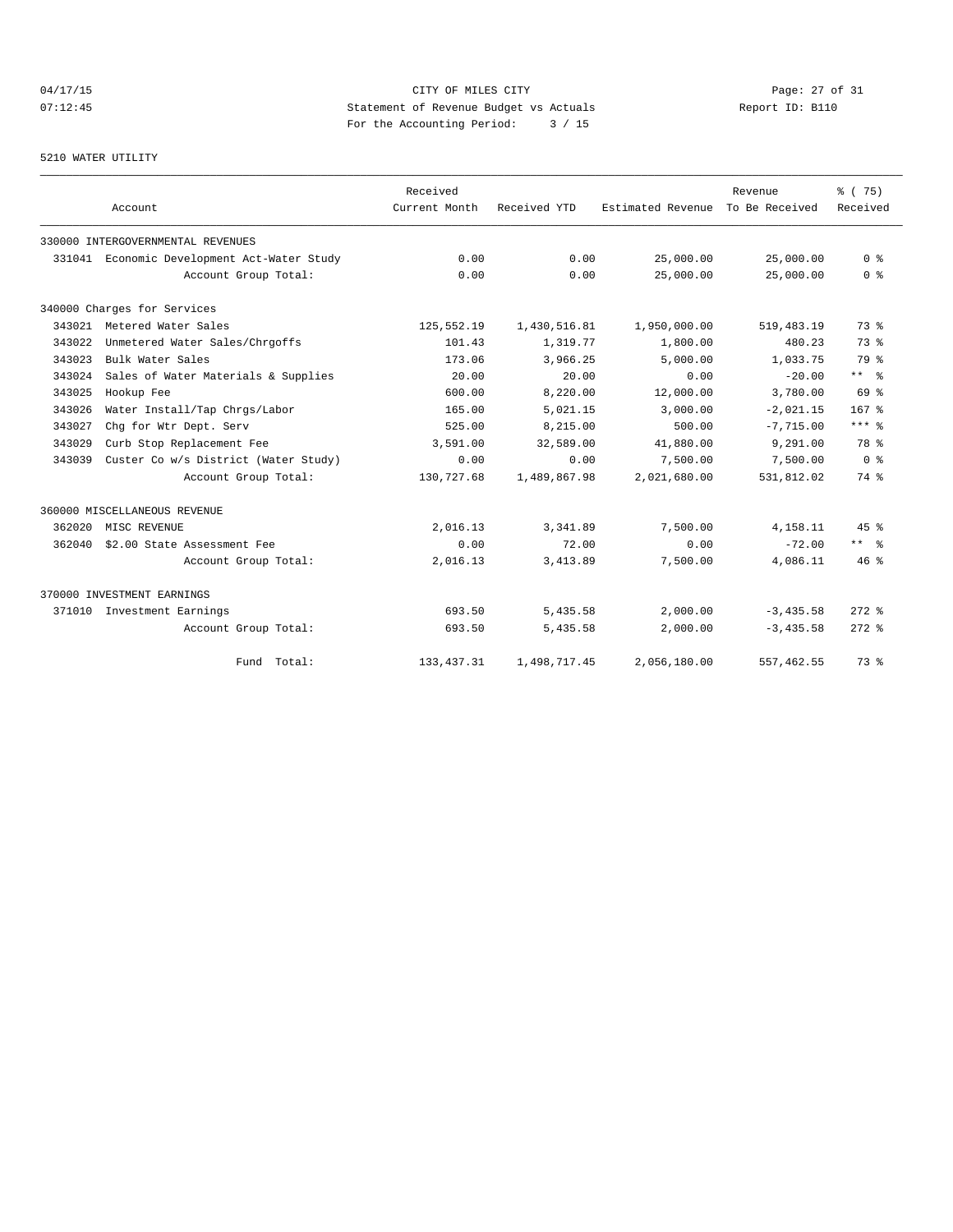# 04/17/15 Page: 28 of 31 07:12:45 Statement of Revenue Budget vs Actuals Report ID: B110 For the Accounting Period: 3 / 15

## 5310 SEWER UTILITY

|        |                                           | Received      |              |                   | Revenue        | 8 (75)           |
|--------|-------------------------------------------|---------------|--------------|-------------------|----------------|------------------|
|        | Account                                   | Current Month | Received YTD | Estimated Revenue | To Be Received | Received         |
|        | 330000 INTERGOVERNMENTAL REVENUES         |               |              |                   |                |                  |
| 331041 | Economic Development Act-Water Study      | 0.00          | 0.00         | 25,000.00         | 25,000.00      | 0 <sup>8</sup>   |
| 334120 | TSEP Grant                                | 0.00          | 0.00         | 500,000.00        | 500,000.00     | 0 <sup>8</sup>   |
| 334121 | DNRC GRANTS                               | 0.00          | 0.00         | 100,000.00        | 100,000.00     | 0 <sup>8</sup>   |
| 334122 | Renewable Resource Grant                  | 0.00          | 0.00         | 100,000.00        | 100,000.00     | 0 %              |
|        | Account Group Total:                      | 0.00          | 0.00         | 725,000.00        | 725,000.00     | 0 <sup>8</sup>   |
|        | 340000 Charges for Services               |               |              |                   |                |                  |
| 341075 | Serv/Cnty-Interlocal Agmt                 | 0.00          | 765.00       | 1,530.00          | 765.00         | $50*$            |
| 343031 | Sewer Service Charges                     | 93,058.35     | 818,686.22   | 1,086,644.00      | 267,957.78     | 75%              |
| 343032 | Sewer Installation Charges/Chrgoffs       | 101.41        | 1,294.25     | 1,200.00          | $-94.25$       | 108 <sup>8</sup> |
| 343033 | Hookup Fee                                | 750.00        | 4,710.00     | 6,000.00          | 1,290.00       | 79 %             |
| 343034 | Treatment Facilities Fees                 | 485.00        | 1,635.00     | 3,000.00          | 1,365.00       | 55%              |
| 343036 | Miscellaneous Sewer Revenue (Labor)       | 0.00          | 5,846.35     | 1,000.00          | $-4,846.35$    | 585 %            |
| 343037 | Baker Road Etc.                           | 774.95        | 6,754.46     | 8,200.00          | 1,445.54       | 82%              |
| 343038 | RURAL SWR DIST #1                         | 0.00          | 11,500.00    | 23,000.00         | 11,500.00      | 50%              |
| 343039 | Custer Co w/s District (Water Study)      | 0.00          | 0.00         | 7,500.00          | 7,500.00       | 0 <sup>8</sup>   |
|        | Account Group Total:                      | 95,169.71     | 851, 191.28  | 1,138,074.00      | 286,882.72     | 75 %             |
|        | 360000 MISCELLANEOUS REVENUE              |               |              |                   |                |                  |
| 361010 | Land Rental                               | 0.00          | 2,575.90     | 2,576.00          | 0.10           | $100*$           |
| 362020 | MISC REVENUE                              | 0.00          | 76.68        | 7,500.00          | 7,423.32       | 1 <sup>8</sup>   |
|        | Account Group Total:                      | 0.00          | 2,652.58     | 10,076.00         | 7,423.42       | $26$ %           |
|        | 370000 INVESTMENT EARNINGS                |               |              |                   |                |                  |
|        | 371010 Investment Earnings                | 156.84        | 1,210.75     | 1,000.00          | $-210.75$      | $121$ %          |
|        | Account Group Total:                      | 156.84        | 1,210.75     | 1,000.00          | $-210.75$      | $121$ %          |
|        | 380000 OTHER FINANCING SOURCES            |               |              |                   |                |                  |
|        | 381070 Proceeds from Notes/Loans/Intercap | 0.00          | 0.00         | 6,000,000.00      | 6,000,000.00   | 0 <sup>8</sup>   |
|        | Account Group Total:                      | 0.00          | 0.00         | 6,000,000.00      | 6,000,000.00   | 0 <sup>8</sup>   |
|        | Fund Total:                               | 95, 326.55    | 855,054.61   | 7,874,150.00      | 7,019,095.39   | $11$ %           |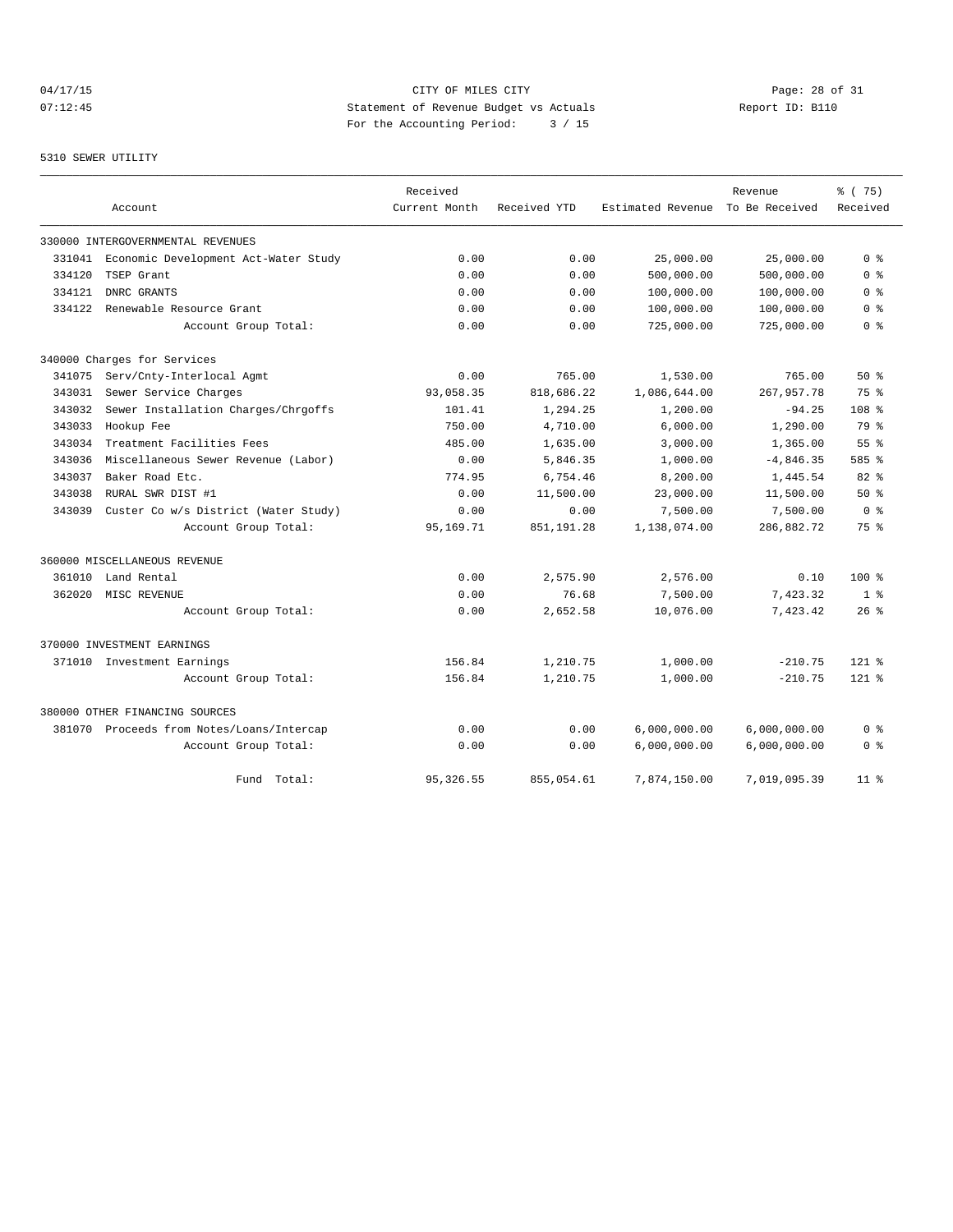# 04/17/15 CITY OF MILES CITY<br>07:12:45 CITY Dege: 29 of 31<br>07:12:45 CITY Development of Revenue Budget vs Actuals 07:12:45 Statement of Revenue Budget vs Actuals Report ID: B110 For the Accounting Period: 3 / 15

## 5510 AMBULANCE FUND

|              |                                        | Received      |              |                   | Revenue        | % (75)    |
|--------------|----------------------------------------|---------------|--------------|-------------------|----------------|-----------|
|              | Account                                | Current Month | Received YTD | Estimated Revenue | To Be Received | Received  |
| 310000 TAXES |                                        |               |              |                   |                |           |
| 311010       | Real Property Taxes                    | 138.41        | 4,219.77     | 6,500.00          | 2,280.23       | 65 %      |
| 311020       | Personal Property Taxes                | 0.47          | 19.33        | 650.00            | 630.67         | 3%        |
| 312000       | Penalty & Interest on Delinquent Taxes | 0.40          | 15.07        | 30.00             | 14.93          | 50%       |
|              | Account Group Total:                   | 139.28        | 4,254.17     | 7,180.00          | 2,925.83       | 59 %      |
|              | 340000 Charges for Services            |               |              |                   |                |           |
| 341075       | Serv/Cnty-Interlocal Agmt              | 0.00          | 18,550.00    | 27,000.00         | 8,450.00       | 69 %      |
| 342026       | Ambulance Charges                      | 79,238.07     | 696,892.29   | 784,636.00        | 87.743.71      | 89 %      |
| 342027       | Ambulance Standby                      | 0.00          | 4,730.00     | 5,000.00          | 270.00         | 95%       |
|              | Account Group Total:                   | 79,238.07     | 720, 172.29  | 816,636.00        | 96, 463. 71    | 88 %      |
|              | 360000 MISCELLANEOUS REVENUE           |               |              |                   |                |           |
| 362020       | MISC REVENUE                           | 200.00        | 24,912.70    | 24,712.70         | $-200.00$      | $101$ %   |
| 366010       | Misc- From Charge off Accts            | 1,543.68      | 8,505.39     | 500.00            | $-8,005.39$    | $***$ $%$ |
|              | Account Group Total:                   | 1,743.68      | 33, 418.09   | 25, 212.70        | $-8, 205.39$   | 133 %     |
|              | Fund Total:                            | 81, 121.03    | 757,844.55   | 849,028.70        | 91,184.15      | $89*$     |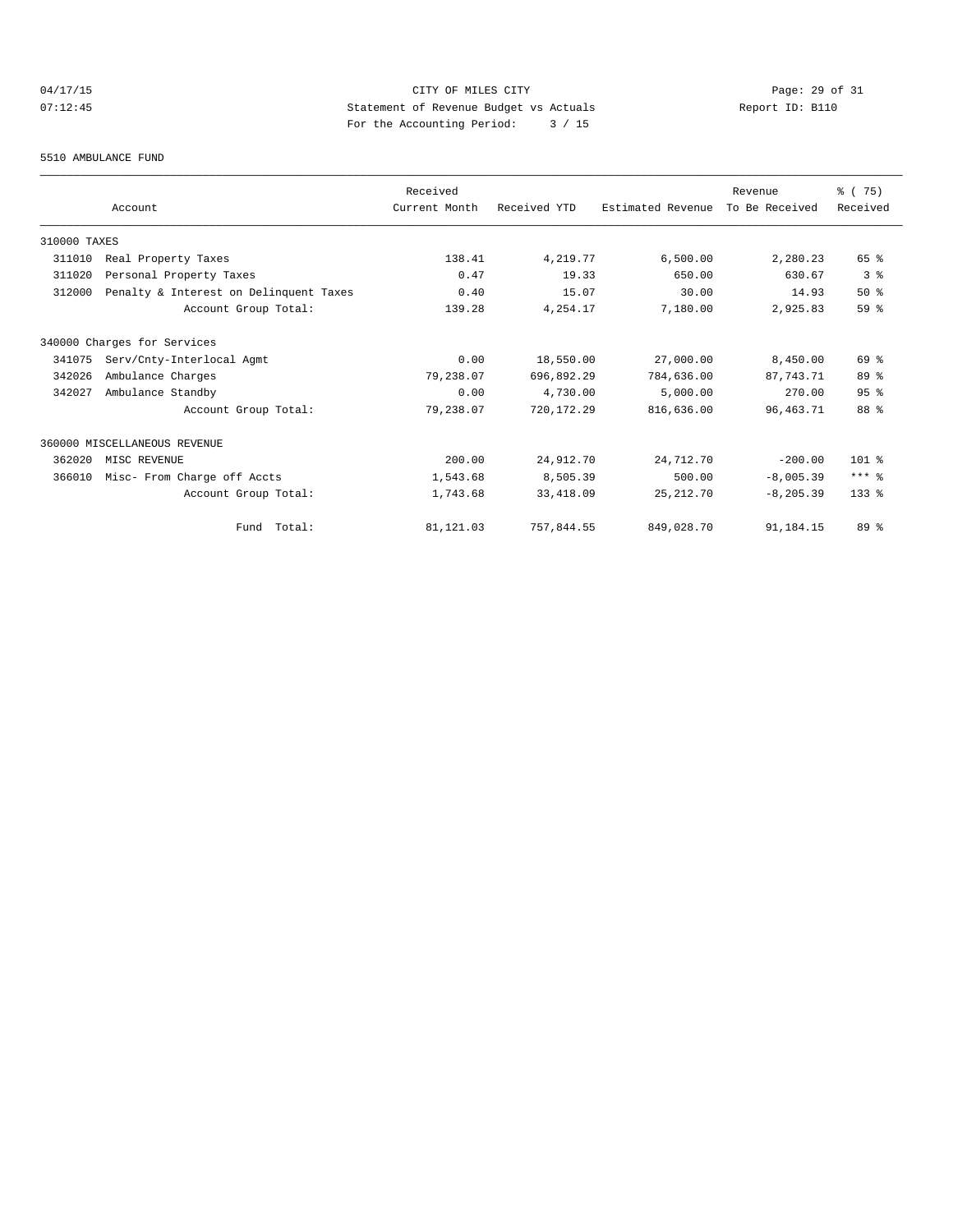# 04/17/15 Page: 30 of 31 07:12:45 Statement of Revenue Budget vs Actuals Report ID: B110 For the Accounting Period: 3 / 15

5610 AIRPORT OPERATING

|              |                                        | Received      |              |                   | Revenue        | 8 (75)          |
|--------------|----------------------------------------|---------------|--------------|-------------------|----------------|-----------------|
|              | Account                                | Current Month | Received YTD | Estimated Revenue | To Be Received | Received        |
| 310000 TAXES |                                        |               |              |                   |                |                 |
| 311010       | Real Property Taxes                    | 207.61        | 6,329.64     | 9,000.00          | 2,670.36       | 70 %            |
| 311020       | Personal Property Taxes                | 0.71          | 28.99        | 1,400.00          | 1,371.01       | 2 <sup>8</sup>  |
| 312000       | Penalty & Interest on Delinquent Taxes | 0.60          | 22.62        | 50.00             | 27.38          | 45%             |
|              | Account Group Total:                   | 208.92        | 6,381.25     | 10,450.00         | 4,068.75       | 61 %            |
|              | 330000 INTERGOVERNMENTAL REVENUES      |               |              |                   |                |                 |
| 331129       | Federal Aeronautics Admin Grant        | 14,400.00     | 124,163.00   | 0.00              | $-124, 163.00$ | $***$ $%$       |
|              | Account Group Total:                   | 14,400.00     | 124,163.00   | 0.00              | $-124, 163.00$ | $***$ $ -$      |
|              | 340000 Charges for Services            |               |              |                   |                |                 |
| 341075       | Serv/Cnty-Interlocal Agmt              | 0.00          | 12,426.00    | 22,000.00         | 9,574.00       | 56%             |
| 343061       | Landing Fees                           | 294.00        | 1,117.16     | 2,500.00          | 1,382.84       | 45%             |
| 343062       | Aviation Fuel                          | 19,273.39     | 286,845.69   | 530,000.00        | 243, 154. 31   | $54$ $%$        |
| 343064       | Hangar Rent                            | 4,524.37      | 37, 377.86   | 41,300.00         | 3,922.14       | $91$ $%$        |
| 343065       | Building Rentals                       | 1,137.65      | 13,095.55    | 34,000.00         | 20,904.45      | 39.8            |
| 343067       | Other - Miscellaneous                  | 0.00          | 0.00         | 5,000.00          | 5,000.00       | 0 <sup>8</sup>  |
|              | Account Group Total:                   | 25, 229.41    | 350,862.26   | 634,800.00        | 283,937.74     | 55%             |
|              | 360000 MISCELLANEOUS REVENUE           |               |              |                   |                |                 |
| 361010       | Land Rental                            | 1,495.73      | 16,146.09    | 19,000.00         | 2,853.91       | 85%             |
| 362020       | MISC REVENUE                           | 2,861.25      | 4,685.29     | 11,000.00         | 6,314.71       | $43*$           |
|              | Account Group Total:                   | 4,356.98      | 20,831.38    | 30,000.00         | 9,168.62       | 69 %            |
|              | 370000 INVESTMENT EARNINGS             |               |              |                   |                |                 |
|              | 371010 Investment Earnings             | 2.67          | 37.26        | 200.00            | 162.74         | 19 <sup>°</sup> |
|              | Account Group Total:                   | 2.67          | 37.26        | 200.00            | 162.74         | $19*$           |
|              | Fund Total:                            | 44,197.98     | 502, 275.15  | 675,450.00        | 173, 174.85    | 74 %            |